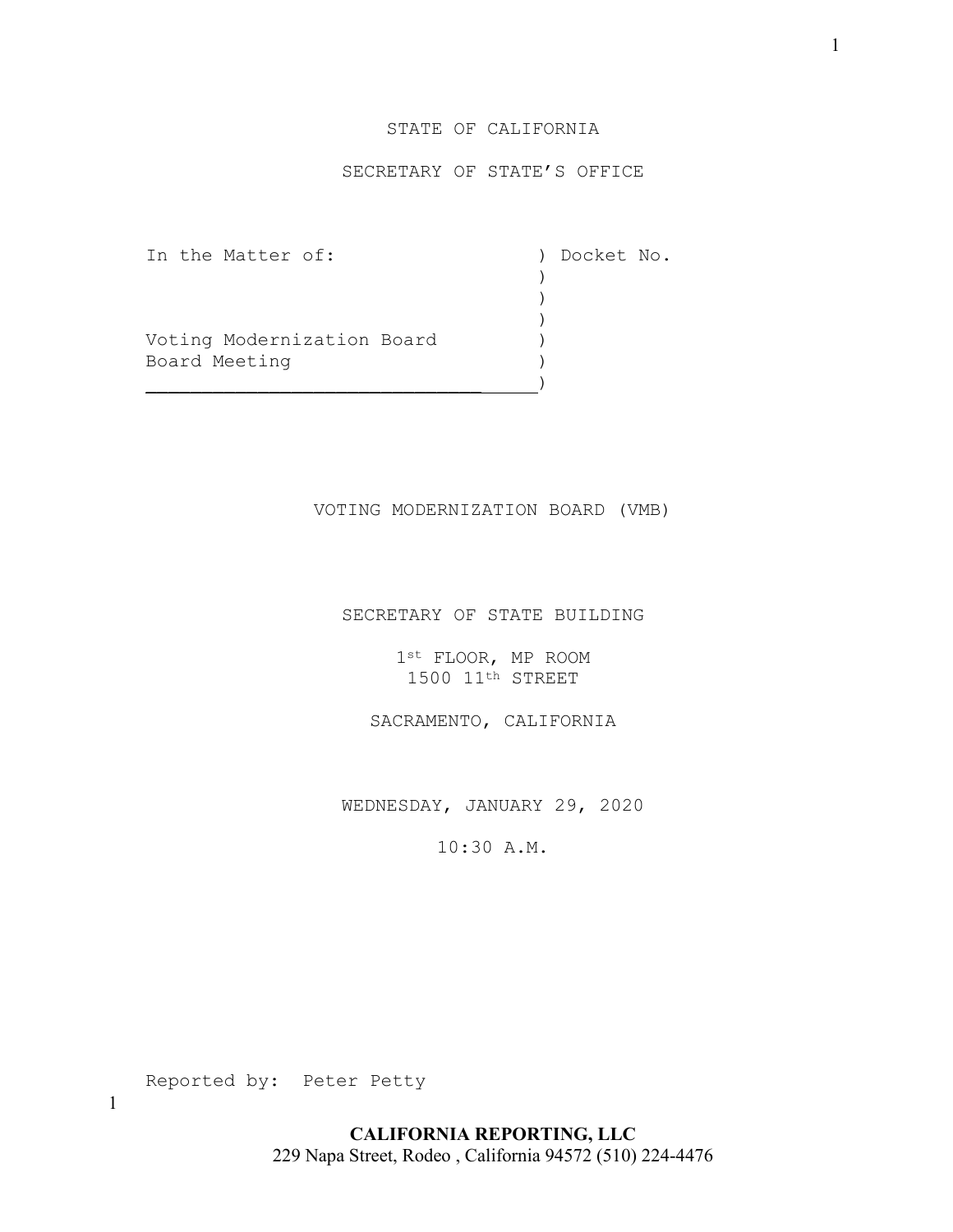## VMB BOARD MEMBERS:

Stephen Kaufman, Chair June Awano Lagmay Jill LaVine

# CALIFORNIA SECRETARY OF STATE STAFF:

NaKesha Robinson Jana Lean Stacey Jarrett Robbie Anderson Jordan Kaku

#### PRESENTERS:

Gregory J. Diaz, County of Nevada Natalie Adona, County of Nevada

# PUBLIC COMMENTS:

None.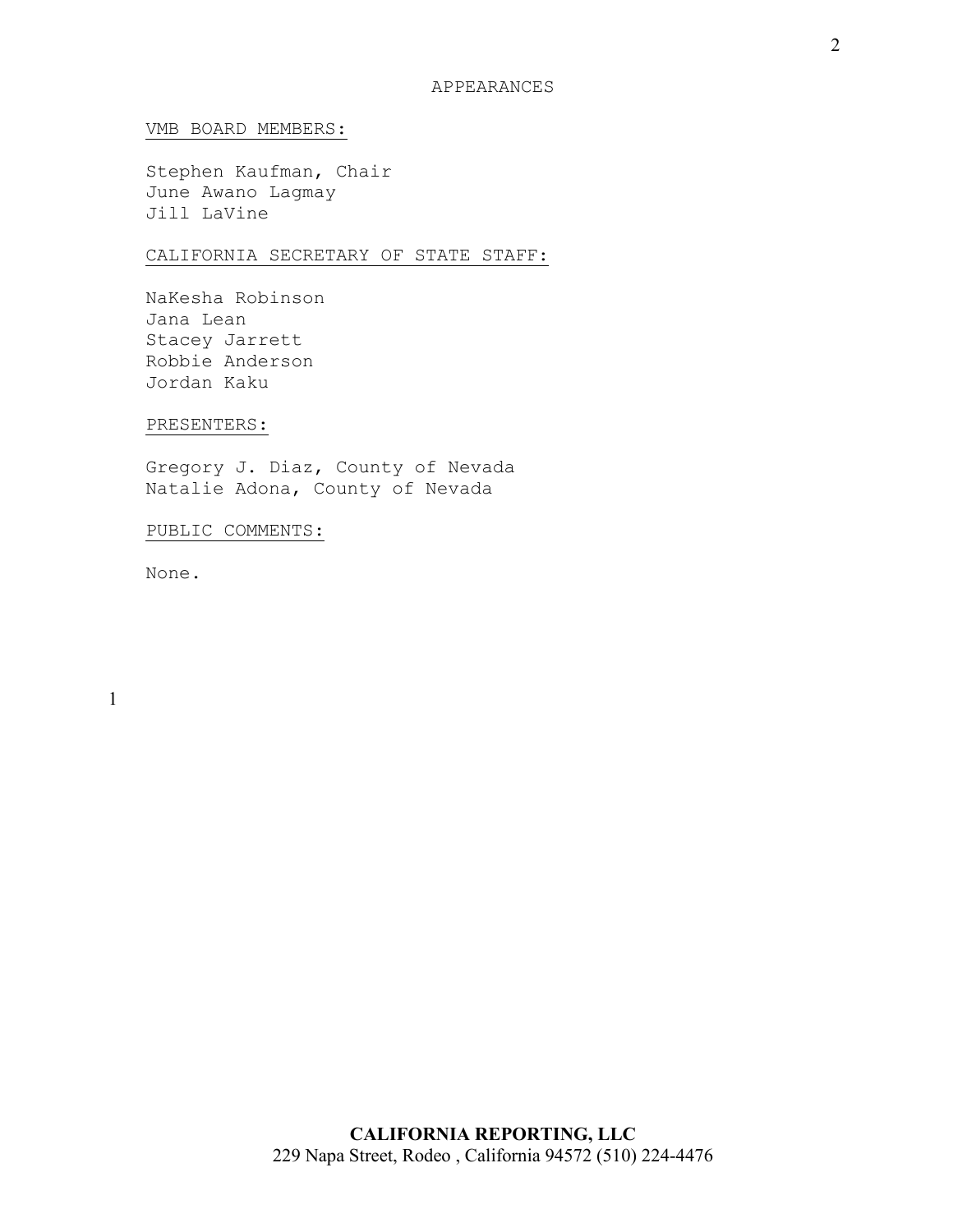INDEX

|                           |                                                                                                                                                                                                                                                                                                                                                            | Page           |  |  |  |  |  |
|---------------------------|------------------------------------------------------------------------------------------------------------------------------------------------------------------------------------------------------------------------------------------------------------------------------------------------------------------------------------------------------------|----------------|--|--|--|--|--|
|                           | I. Call to Order                                                                                                                                                                                                                                                                                                                                           | 4              |  |  |  |  |  |
|                           | II. Roll Call and Declaration of Quorum                                                                                                                                                                                                                                                                                                                    | $\overline{4}$ |  |  |  |  |  |
|                           | III. Public Comment                                                                                                                                                                                                                                                                                                                                        |                |  |  |  |  |  |
| IV.                       | Adoption of November 15, 2019 Actions & Meeting<br>Minutes                                                                                                                                                                                                                                                                                                 |                |  |  |  |  |  |
| V.                        | Standing Items: Receive report on the following<br>Issues:<br>(A) Update on SOS Notice of Withdrawal of<br>Certification and Conditional Approval of<br>Voting Systems<br>(B) Update on the Status of Los Angeles<br>County's Voting Solutions for All People<br>(VSAP) Implementation<br>(C) Update on the Status of Counties with<br>Remaining VMB Funds | 21             |  |  |  |  |  |
|                           | VI. Project Documentation Plan Review and Funding<br>Award Approval: Receive staff reports for<br>approval of funding award<br>(A) Nevada County - Phase 3                                                                                                                                                                                                 |                |  |  |  |  |  |
|                           | VII. Other Business                                                                                                                                                                                                                                                                                                                                        | 30             |  |  |  |  |  |
| VIII.Adjournment          |                                                                                                                                                                                                                                                                                                                                                            |                |  |  |  |  |  |
| Reporter's Certificate    |                                                                                                                                                                                                                                                                                                                                                            |                |  |  |  |  |  |
| Transcriber's Certificate |                                                                                                                                                                                                                                                                                                                                                            |                |  |  |  |  |  |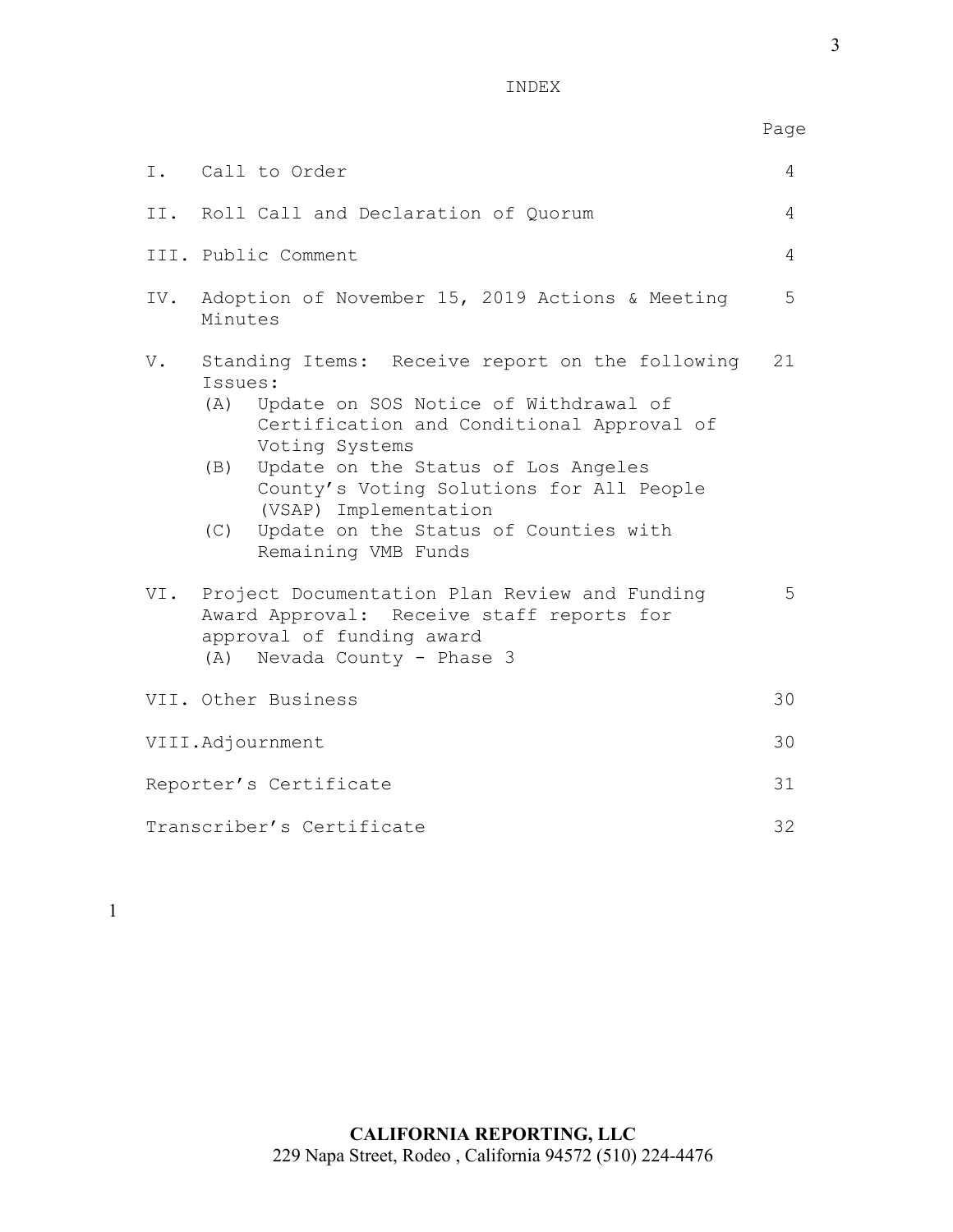| $\mathbf{1}$                     | PROCEEDINGS                                                   |  |  |  |  |  |  |  |  |
|----------------------------------|---------------------------------------------------------------|--|--|--|--|--|--|--|--|
| $\overline{2}$                   | JANUARY 29, 2020<br>10:30 A.M.                                |  |  |  |  |  |  |  |  |
| 3                                | CHAIR KAUFMAN: Okay. Ready to rock and roll. It's             |  |  |  |  |  |  |  |  |
| $\overline{4}$                   | 10:30, I'd like to call the meeting of the Voting             |  |  |  |  |  |  |  |  |
| 5 <sup>5</sup>                   | Modernization Board to order.                                 |  |  |  |  |  |  |  |  |
| 6                                | NaKesha, do you want to call the roll or whoever is           |  |  |  |  |  |  |  |  |
| $\tau$                           | calling the roll.                                             |  |  |  |  |  |  |  |  |
| 8                                | MS. ROBINSON: I'm having Stacey.                              |  |  |  |  |  |  |  |  |
| 9                                | CHAIR KAUFMAN: Stacey. Okay. No, no.                          |  |  |  |  |  |  |  |  |
| 10                               | MS. JARRETT: Jill LaVine.                                     |  |  |  |  |  |  |  |  |
| 11                               | CHAIR KAUFMAN: Whoever's up.                                  |  |  |  |  |  |  |  |  |
| 12                               | MS. LAVINE: Present.                                          |  |  |  |  |  |  |  |  |
| 13                               | MS. JARRETT: June Awano Lagmay.                               |  |  |  |  |  |  |  |  |
| 14                               | MS. AWANO LAGMAY: Present.                                    |  |  |  |  |  |  |  |  |
| 15                               | MR. JARRETT: Stephen Kaufman.                                 |  |  |  |  |  |  |  |  |
| 16                               | CHAIR KAUFMAN: Present. Okay. We have a quorum.               |  |  |  |  |  |  |  |  |
| 17                               | All righty. Is there any public comment for items             |  |  |  |  |  |  |  |  |
| 18                               | that are not on the agenda?                                   |  |  |  |  |  |  |  |  |
| 19                               | Okay. Seeing none.                                            |  |  |  |  |  |  |  |  |
| 20                               | Let's go to the adoption of the November 15, 2019             |  |  |  |  |  |  |  |  |
| 21                               | action items and meeting minutes. I know there's been a few   |  |  |  |  |  |  |  |  |
| 22                               | exchanges with staff regarding some technical cleanup changes |  |  |  |  |  |  |  |  |
| 23                               | to the meeting minutes. But do we have a motion to approve    |  |  |  |  |  |  |  |  |
| 24                               | the minutes and action items?                                 |  |  |  |  |  |  |  |  |
| 25                               | MS. AWANO LAGMAY: Jill, you --                                |  |  |  |  |  |  |  |  |
| <b>CALIFORNIA REPORTING, LLC</b> |                                                               |  |  |  |  |  |  |  |  |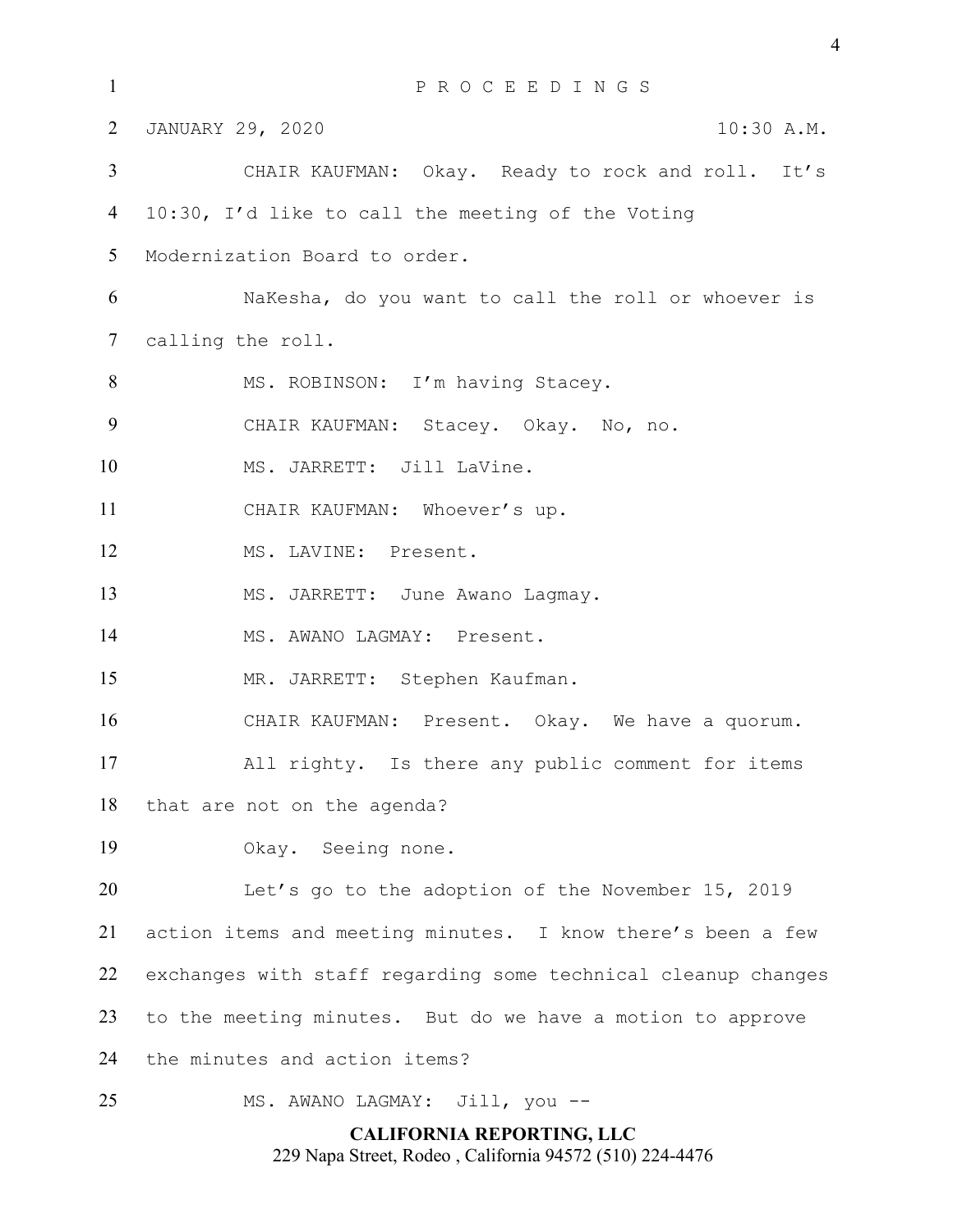MS. LAVINE: I'll make the motion to approve them.

MS. AWANO LAGMAY: I will second.

CHAIR KAUFMAN: Okay. All in favor, say aye.

4 MS. AWANO LAGMAY: Aye.

5 MS. LAVINE: Aye.

CHAIR KAUFMAN: Aye.

Okay. Let's get on with our business. The first thing is our standing items of which we have some substantive reports today. So why don't we get right to it and start with the update on the Secretary of State Notice of Withdrawal of Certification and Conditional Approval of Voting Systems.

I know we are getting perilously close to the election and it looked from the report like we had some really strong compliance by counties and only a few that are left behind. So whoever on the staff is going to report on this, if you have the report.

MS. LEAN: Mr. Kaufman, can we take something out of order? We were asked by Nevada County, if you wouldn't mind taking them first.

CHAIR KAUFMAN: Oh, that's right. Sure. MS. LEAN: So if we could do that and then we can go back to our standing items.

CHAIR KAUFMAN: That's fine. Let's get them in and out of here.

## **CALIFORNIA REPORTING, LLC**

229 Napa Street, Rodeo , California 94572 (510) 224-4476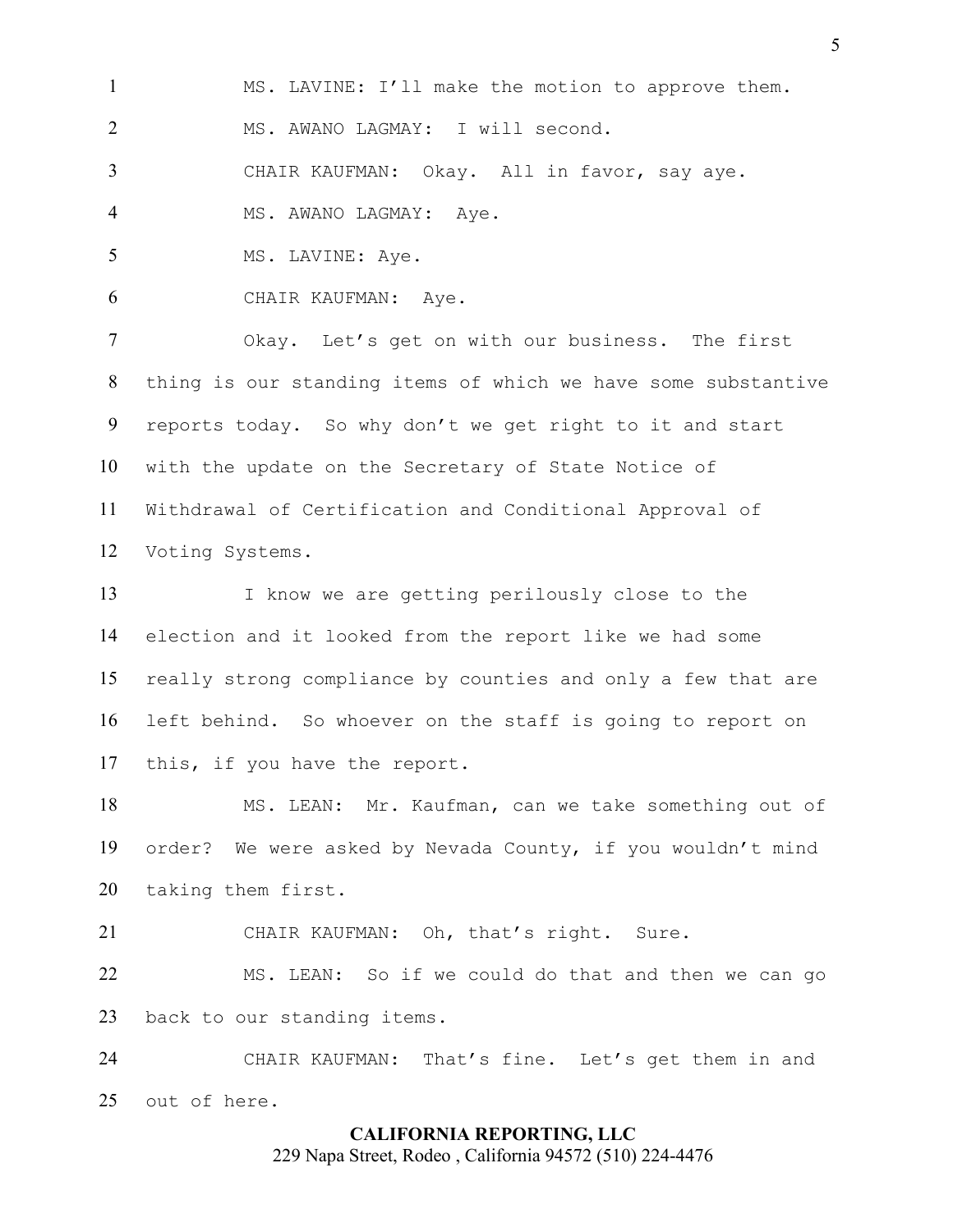All right. Let us skip ahead to Item Number 6, which is the Project Documentation Plan Review and Funding Award Approval Request for Nevada County, Phase 3. And let's have the staff report on that.

MS. KAKU: Okay. Good morning. So Nevada County's Phase 3 Project Documentation Plan, I'll go over the summary for everybody.

So originally Nevada County was allocated \$866,000 with their Phase 1. They were disbursed \$750,000 after a couple of changes that were made after approval.

Phase 2, they came back for some Ballot on Demand printers for \$9,000. And then this time they're coming back for some ballot marking devices which are listed below-- the total system cost is \$317,000, however they only have \$105,000 remaining so we are recommending paying out the \$105,000 to Nevada County.

So their hardware, they purchased from Hart Voting System is the Verity Touch Writer with Access, it's a ballot marking device. Nevada County purchased this system in June of 2019 and the equipment was delivered in July.

They completed testing of the system of October of last year and utilized their equipment for the first time at their November 5th, 2019 Assembly District 1 Special General Election.

Their Project Documentation Plan meets the

**CALIFORNIA REPORTING, LLC** 229 Napa Street, Rodeo , California 94572 (510) 224-4476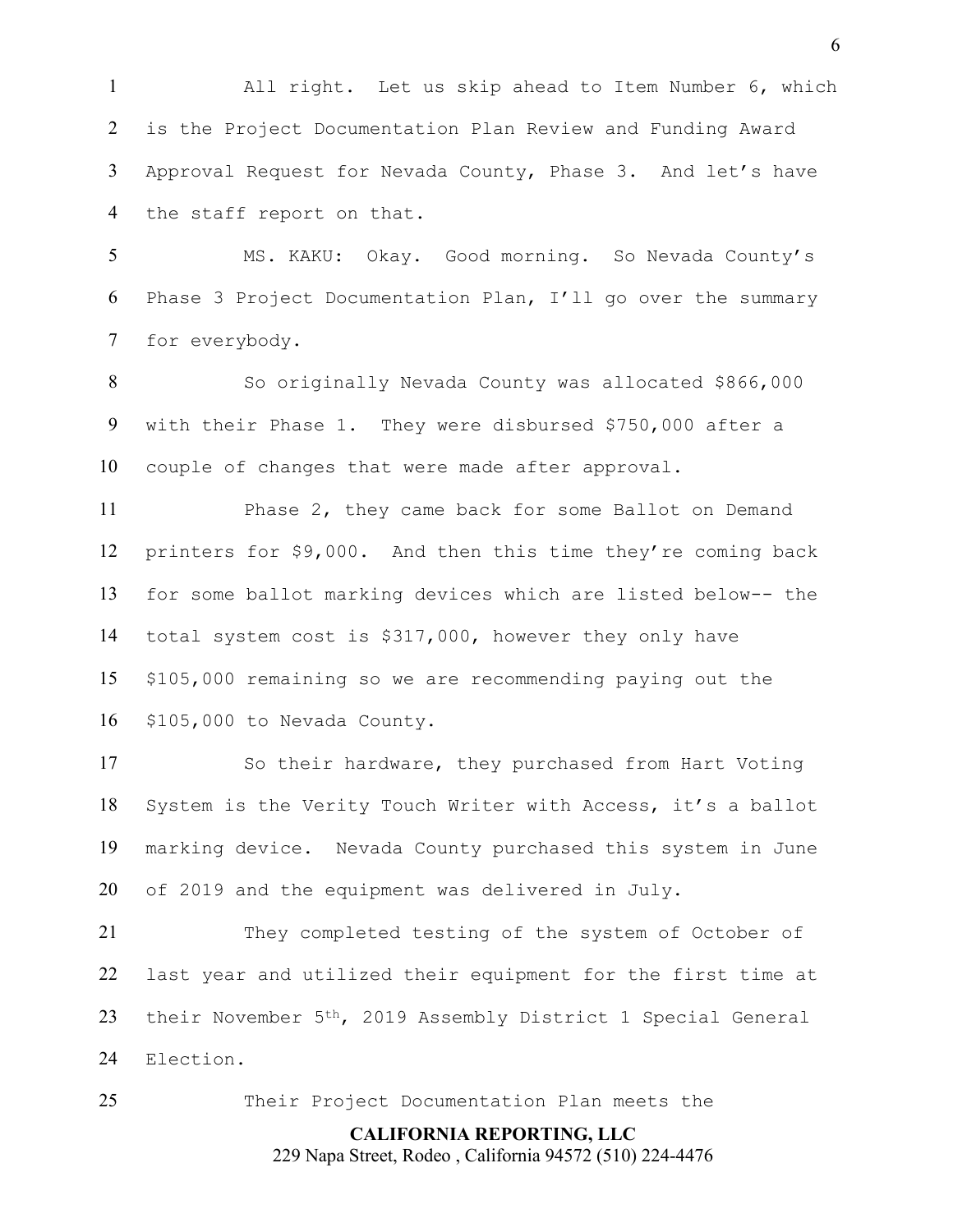requirements for completeness. So beginning with Phase 1, Nevada County's modernization efforts began in 2007. And at that time the County purchased an optical scan precinct central count system as well as some eSlate units from Hart InterCivic using a combination of federal, state, and county funds. And this helped them meet HAVA requirements for voters with disabilities.

Originally the county was awarded the complete allocation amount. However, the county returned twice after approval with changes for their project plan and their final approval was for \$750,000.

For Phase 2, they came back having purchased the Balotar Ballot on Demand printers from Election Systems & Software to assist with their vote-by-mail and over-the-counter requests as they geared up to be one of the first five VCA counties in California.

For this final phase of voting modernization in Nevada County, the Elections Office has replaced their aging system that's neither useful nor fit to conduct elections efficiently in the VCA model. In 2018, they started researching new voting systems that would not only meet all federal and state requirements but also work for their business needs and also be easier for voters to use. They entered into an agreement with Hart Voting

Systems and purchased the Hart Verity Voting System because

**CALIFORNIA REPORTING, LLC**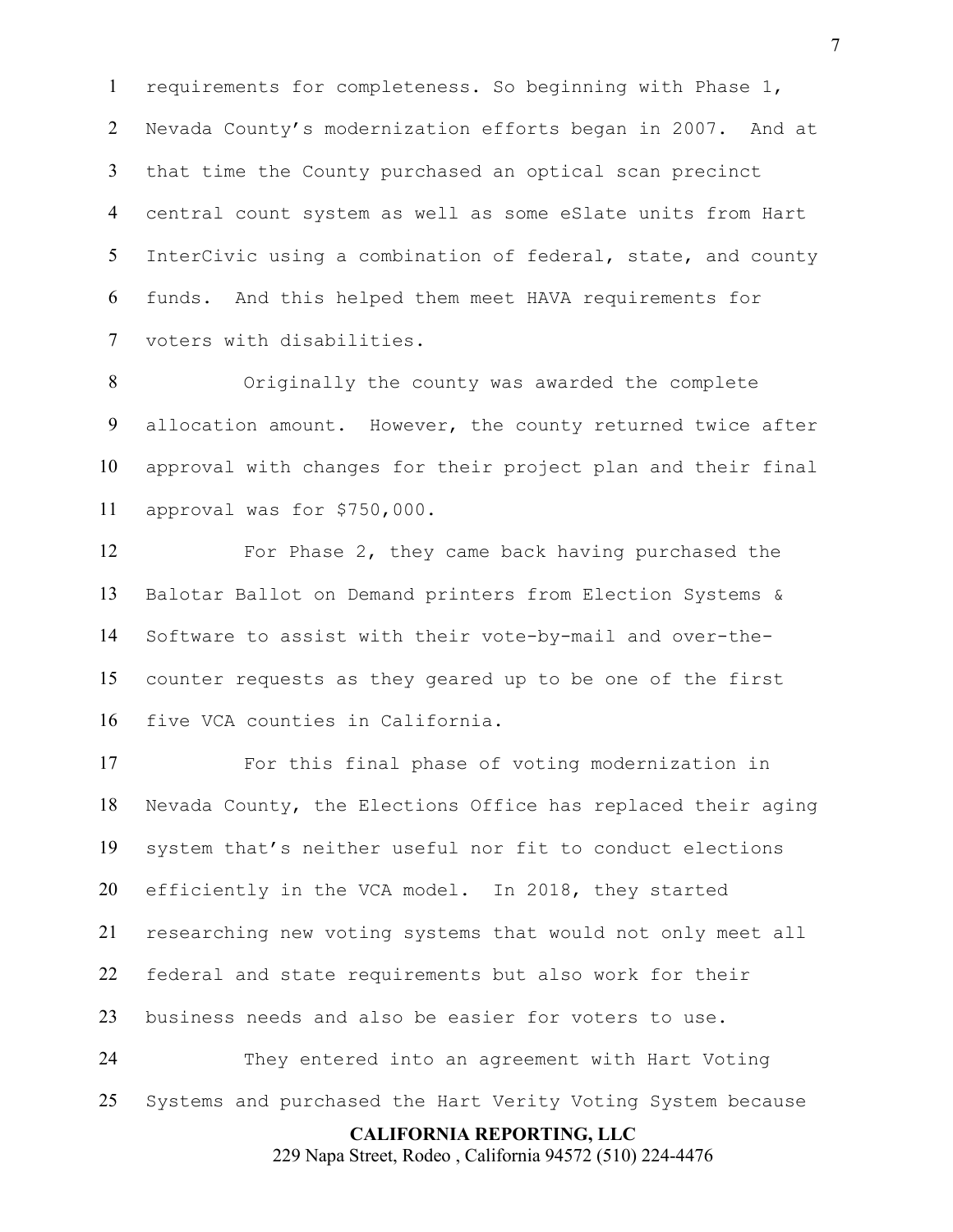it met all of their requirements for a new system. This agreement asked for a total of \$581,266 with an additional \$43,594.96 in taxes. They're seeking reimbursement for the Hart Verity Touch ballot marking devices. These machines are designed to operate in an all vote-by-mail election. The machines are equipped with best in class security features and advanced auditing capabilities to ensure accurate results. They can also customize the device to suit every voter's needs from display text size, color contrast, language, and more. The devices also accommodate limitless ballot styles and are easy to set up and use.

Nevada County is also seeking reimbursement for the Verity Print Ballot on Demand printers acquired in this transaction, however, they were previously reimbursed for Ballot on Demand printers the last time they came so they would be ineligible under Proposition 41.

Nevada County will only receive payments once it has submitted detailed invoices for its voting equipment, and a chart for nonallowable expenses is attached detailing all ineligible expenses from the Phase 3 of their voting modernization.

And it is our recommendation Nevada County's Phase 3 Project Documentation Plan be approved and a funding award letter be issued in the amount of \$105,816.96.

CHAIR KAUFMAN: Jordan, I had a couple of questions.

**CALIFORNIA REPORTING, LLC** 229 Napa Street, Rodeo , California 94572 (510) 224-4476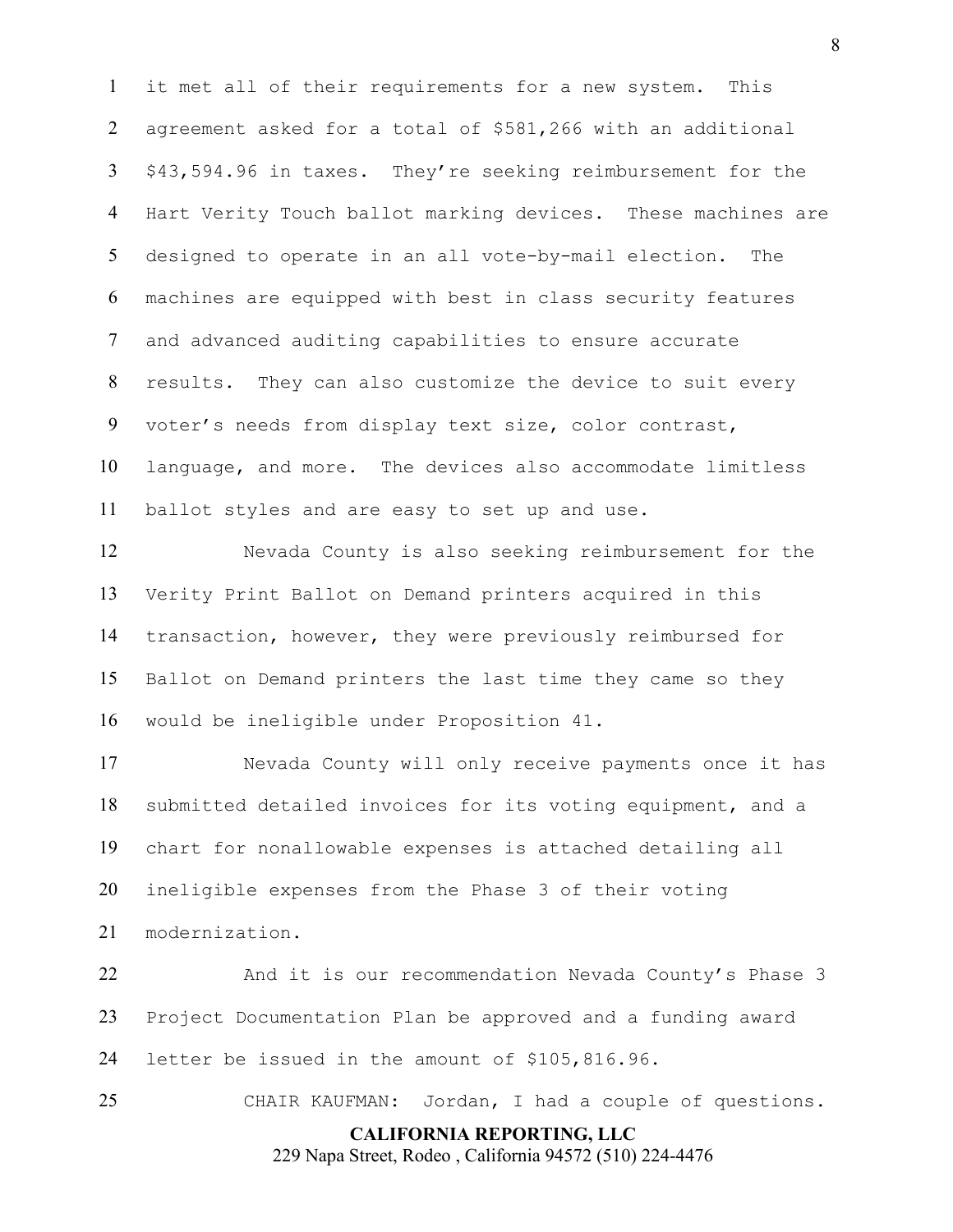1 MS. KAKU: Sure.

CHAIR KAUFMAN: First of all, is this system part of the Hart system that was just certified by the Secretary of State in December or is this a different part of that? MS. KAKU: I'm going to turn to NaKesha for that. MS. ROBINSON: No. The system that they purchased in

2019 is the Hart's Version 3.0.1. The system that was just

certified in December is Version 3.1.

CHAIR KAUFMAN: Got it. Thank you for clarifying. The other thing I was just confused about is you said in the report and just repeated that this -- these machines are designed to operate in an all vote-by-mail election. So these are ballot marking devices. So when you say all vote-by-mail election, you mean an all vote-by-mail election that still provides for vote centers for people to vote in.

16 MS. LEAN: Yes.

CHAIR KAUFMAN: Which is where they will use these ballot marking devices, correct?

MS. LEAN: Yes.

CHAIR KAUFMAN: Okay. Just wanted to clarify that.

Okay. Thank you.

Fellow commissioners, any questions of staff?

23 MS. AWANO LAGMAY: No. Until we hear from the

MS. LAVINE: I want to hear from Greg.

CHAIR KAUFMAN: Okay.

**CALIFORNIA REPORTING, LLC**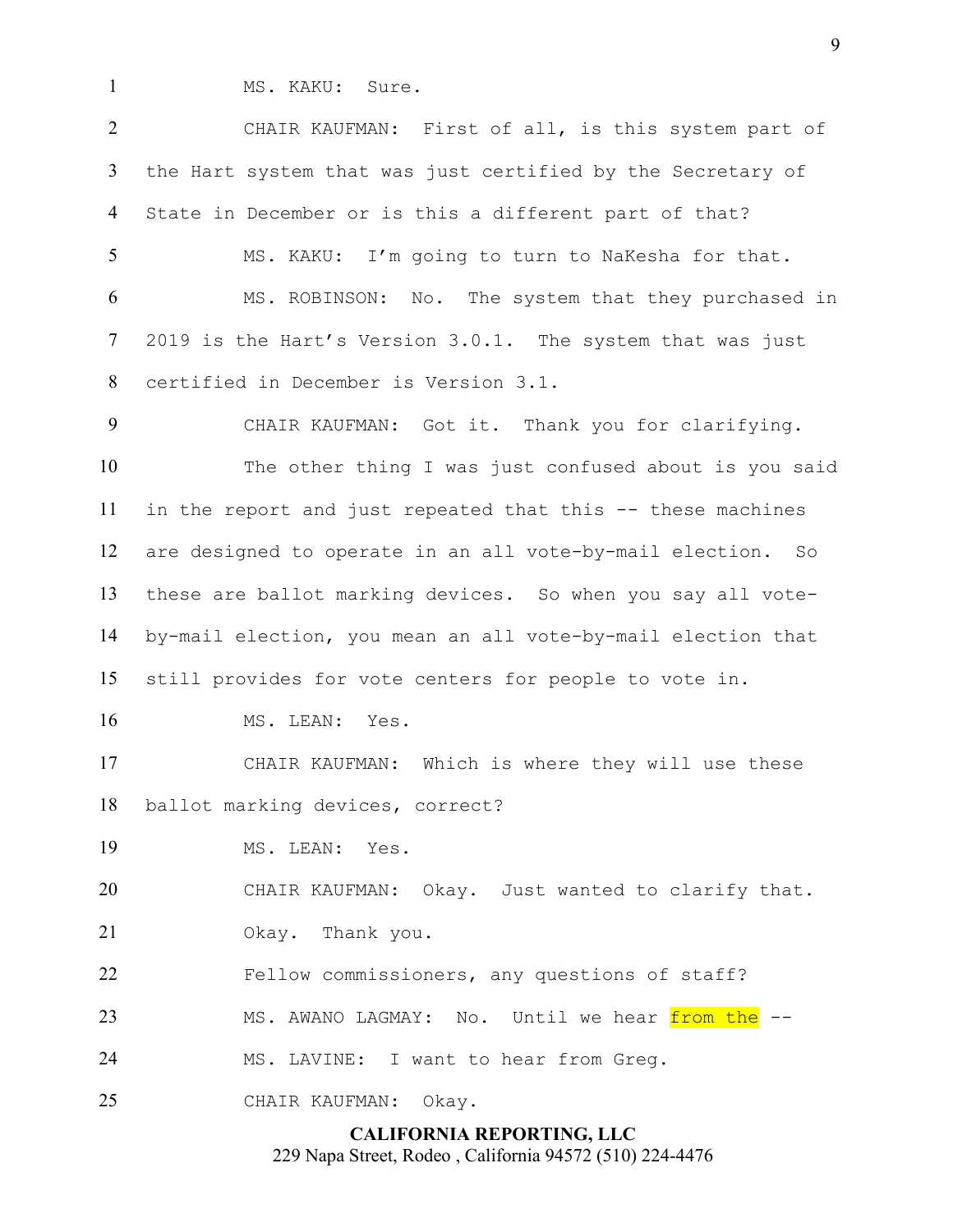- 
- MS. LAVINE: Thank you.

CHAIR KAUFMAN: Then why don't we ask folks from Nevada County to come up to the microphone. We have the registrar Mr. Diaz. Are you going to present? MR. DIAZ: Yes. CHAIR KAUFMAN: Thank you. Welcome. 7 MR. DIAZ: Good morning, board. My name is Gregory Diaz. MR. PETTY: Microphone on, sir.

MR. DIAZ: Oh.

CHAIR KAUFMAN: There's a light on the bottom switch at the base.

MR. DIAZ: Okay. Good morning, members of the board. My name is Gregory Diaz, county clerk recorder and registrar of voters for Nevada County.

With me I have our outstanding assistant, Natalie Adona. And I will ask Natalie to come up for some remarks after I'm done since Natalie did the application and the lion's share of this.

I was sitting in my office and was looking at Voting Modernization Board and some of the memos and I came across a memo dated May 28th, 2019. Memo is titled, "Guidance of Future Reimbursement Request," authored by Mr. Robbie

Anderson standing right in front of me.

CHAIR KAUFMAN: The one and only.

**CALIFORNIA REPORTING, LLC** 229 Napa Street, Rodeo , California 94572 (510) 224-4476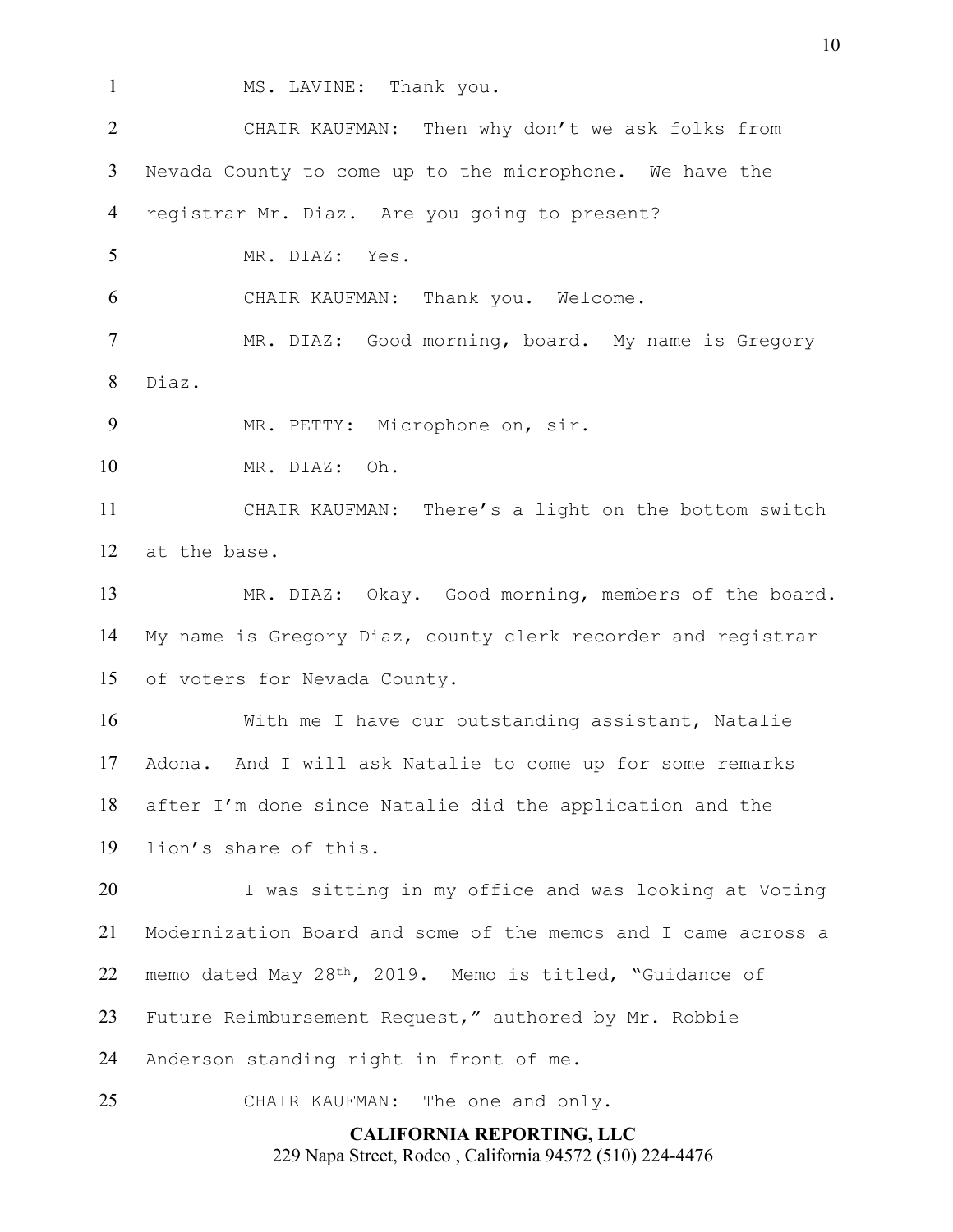1 MR. DIAZ: The one and only.

On page 5 of his opinion, I'd like to read a paragraph that has sort of guided us through this whole process. "For the purposes of this section, if a county has a voting system in place and additional equipment is available to enhance the efficiency of the system or to provide additional services to voters through that equipment, Section 19254(c)(3) provides the VMB with the authority to reimburse a county who purchases said equipment."

10 Pursuant to the Secretary of State's memo, decertifying and telling the counties what is available for purchase, we went ahead and we upgraded our Hart Voting System. Previously we had used a machine called the Hart eSlate Machine. This is a truly electronic machine where the voters' choices are done and they'll remain in an electronic state. And the machine produces what we call a VVPAT, voter verified paper audit trail. Those machines were decertified. In their place what was certified is the Hart ballot marking device.

We looked at the definition of what an expansion is. A ballot marking device is a completely different machine, different process for voters, and we felt that we'd be eligible for reimbursement as it does expand what we've always had.

So with that being said, I'd like to invite Natalie

**CALIFORNIA REPORTING, LLC**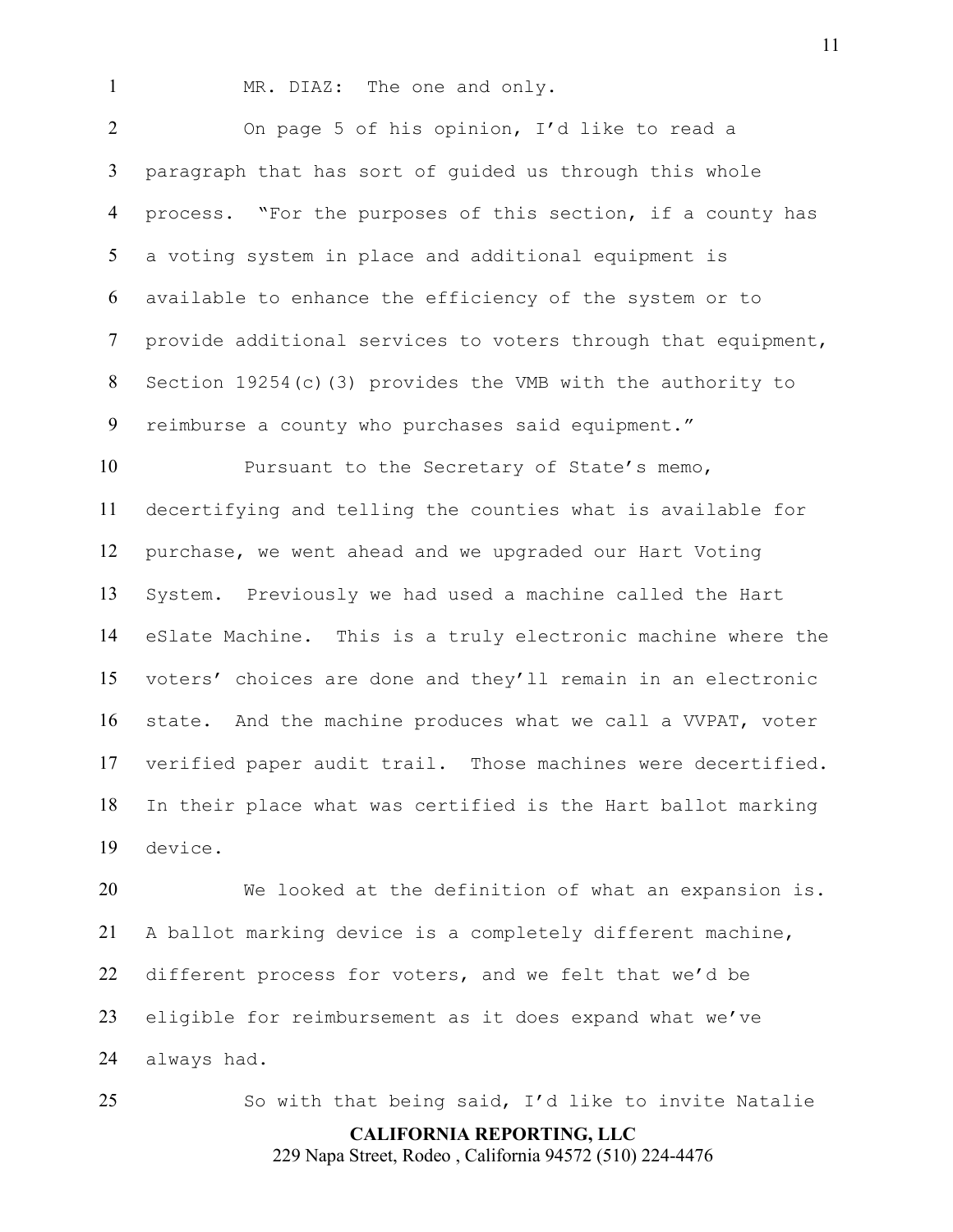**CALIFORNIA REPORTING, LLC** Adona up here, go through the nuts and bolts since she did most of the work. And Natalie and I will be glad to answer any questions. CHAIR KAUFMAN: Thank you. MS. LEAN: Can I make a quick comment? So -- this is Jana Lean, I'm the chief for the Elections Division. MR. DIAZ: Yeah. MS. LEAN: We completely agree with you. We agree with everything you just said. Just want to let you know that is our staff recommendation that you would be reimbursed, if there was any -- if there was any misconception or just for clarification. MR. DIAZ: Great. 14 MS. LEAN: Okay. MR. DIAZ: Okay. Thank you for that. MS. ADONA: Hi, I'm Natalie Adona, I'm the assistant registrar in Nevada County. I won't take too long. I don't have any prepared remarks. You know, all I'll say is, you know, thank you for supporting our county in our effort to modernize our voting systems. I hope that that relationship will continue to grow. And, you know, I think that -- you know, a kind of an interesting question from Jordan, actually, about the functionality of our systems. And I did want to share with you what I shared with her which is, you know, I think that the Hart Verity equipment works as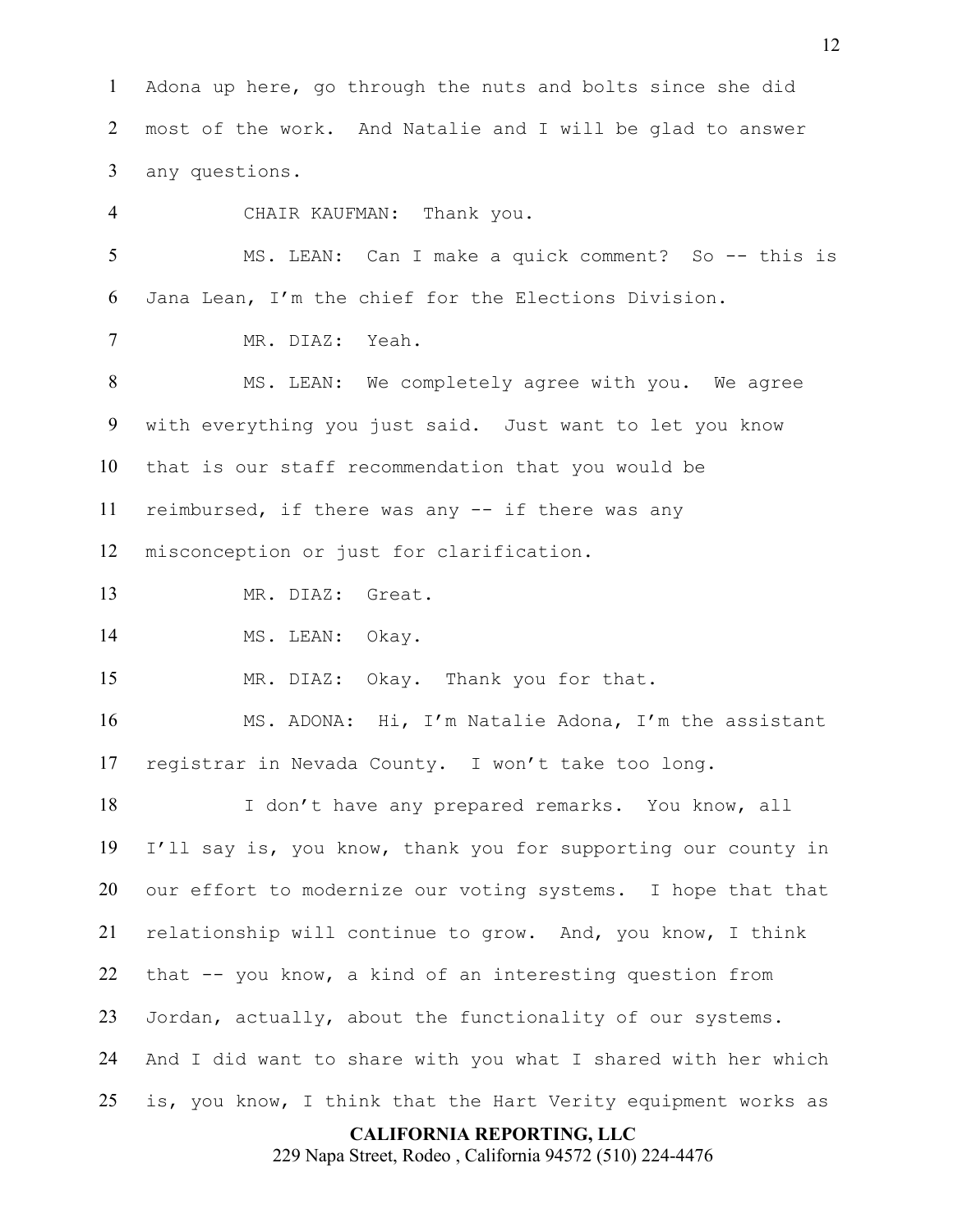advertised and they have excellent customer service, we have a great relationship with Hart. And I was pleasantly surprised when I was first on-boarded to the county in October of last year how easy everything is to use and how intuitive all of the equipment is.

And I did want to share with Jordan just a few things that I noticed as we were sort of going through and I'm fully confident that Hart will be partners with us in our effort to make things even easier for voters.

So the first thing, we had a great run-through in November of 2019 for a couple of reasons. One, because, you know, sort of launching new equipment in a big election is always a little nerve-racking. So we did notice that the connectivity with printers was a little off sometimes and it's been corrected with the 3.1 upgrade.

The second thing is we noticed that there are a lot of messages for voters. So sort of going into the primary, they will get a plethora of messages about how to use the ballot marking device. In particular, there is a message about sort of scrolling through all of the pages to make sure that you see all of the candidates. We are going to go through some training with our voter center workers to make sure that if anyone uses the ballot marking device that the voter understands to sort of flip through all of the pages before making a choice.

> **CALIFORNIA REPORTING, LLC** 229 Napa Street, Rodeo , California 94572 (510) 224-4476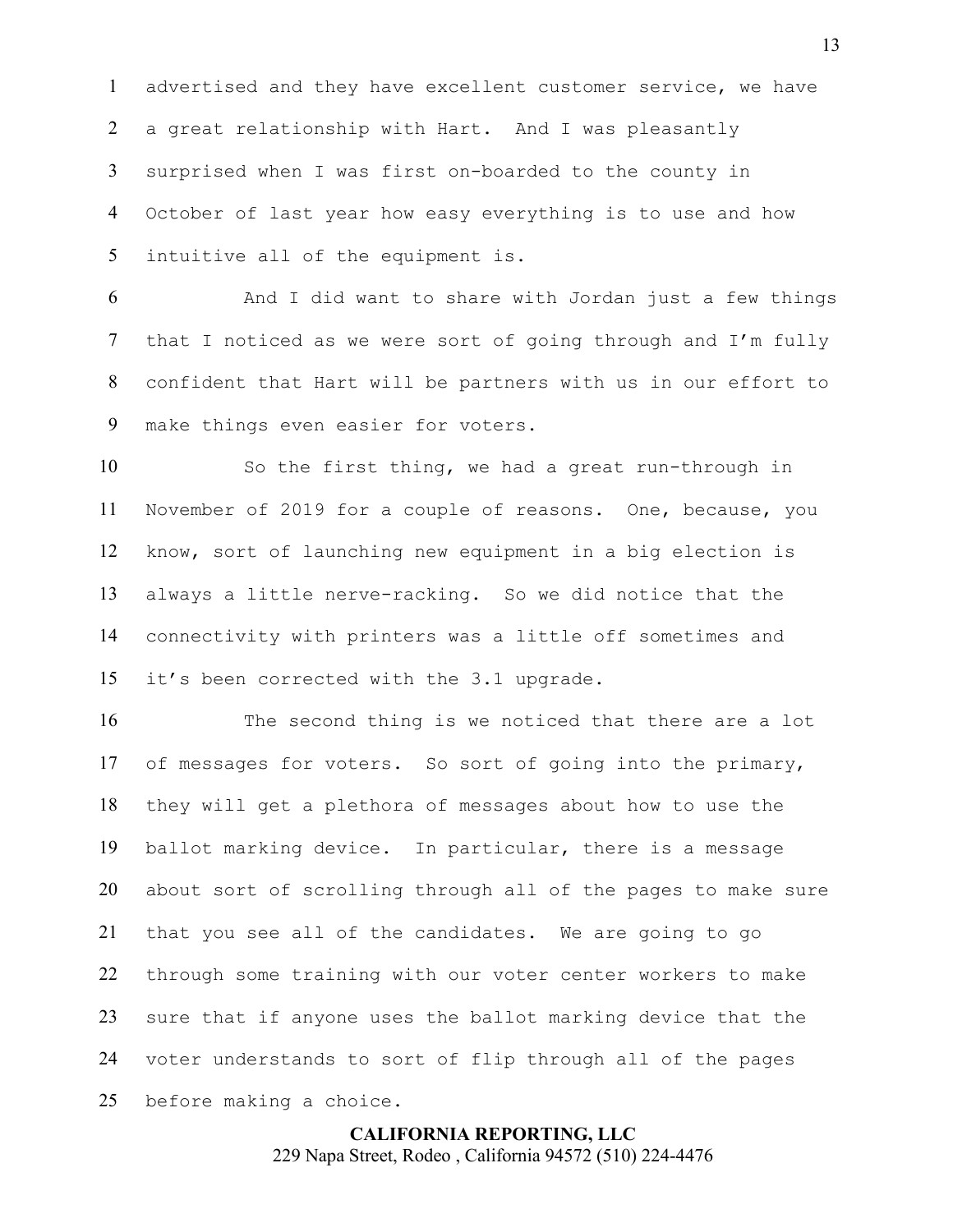The third thing was sort of related to the public safety power shutoffs that occurred largely in October and fortunately not on Election Day. Our -- in particular with the BMDs, our printers don't have independent power. So while the BMD itself continues to operate, the printer does not. So if you've ever used a BMD, you know that you get a printout of your choices. It's sort of hard to cast a ballot if the printer does not operate. So we are working with the county to make sure that all of our vote centers, including the vote center in our main office, runs uninterrupted. And anyone who wants to use the BMDs in order to vote independently and privately can do so without us sort of having to fall back on our contingency plans which is obviously to just go to paper and preprinted stock.

15 That's all I've got.

CHAIR KAUFMAN: Okay. Thank you for that. Thanks for discussing the November election. I did want to ask one question.

I know you, I guess you -- for what you said -- it sounded like you said you weren't around for the twenty -- 2018 elections. I'm just wondering, that was the first election your county went to Voter's Choice Act.

What percentage of people cast their ballots in 2018 by mail as opposed to going into a location to vote in person? And kind of what's -- what's your expectations for

## **CALIFORNIA REPORTING, LLC**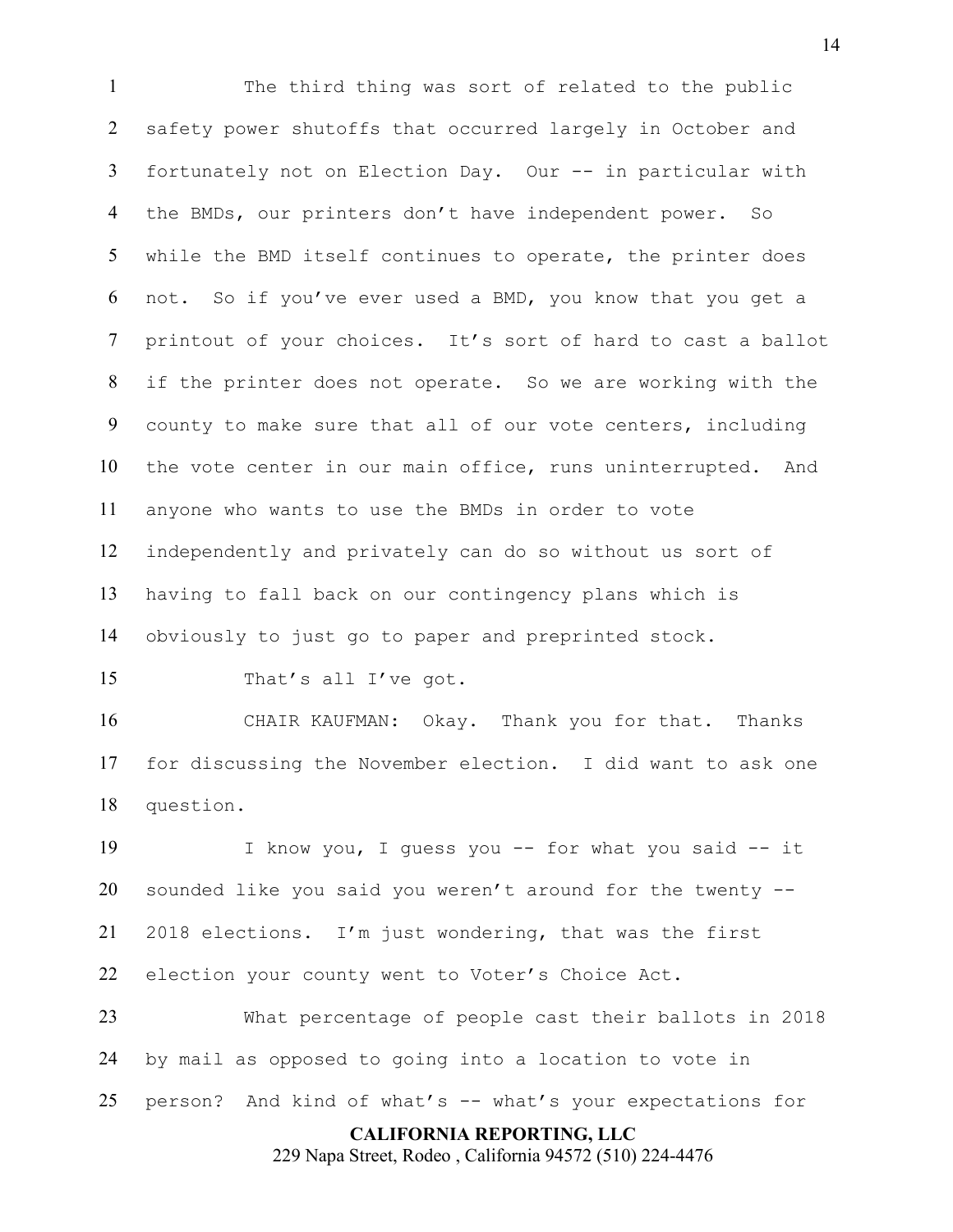**CALIFORNIA REPORTING, LLC** March, you know, giving your experience in 2018 and perhaps in that special election in November? MS. ADONA: Well I'd have to sort of refer to our election management system to get you an exact number but I 5 believe that most of our voters vote by mail. MR. DIAZ: Yes. MS. ADONA: Probably around 70 to 80 percent of all votes cast are cast by mail. Greg, would you say that that's right? MR. DIAZ: Yeah, yeah. 11 MS. ADONA: Yeah. MR. DIAZ: Thanks for the question. I don't have the exact stats. CHAIR KAUFMAN: I don't need the exact, but. MR. DIAZ: Before -- before we went to the VCA model, we were over 80 percent. 17 MS. AWANO LAGMAY: Over 80. MR. DIAZ: Eighty percent of our residents were already voting by mail. CHAIR KAUFMAN: Wow. MR. DIAZ: I believe we increased three percentage points in our first VCA election. So it's hovering -- we're hovering around 87 percent of our voters are now voting by mail. The effort continues. I want 100 percent voting by mail, I don't want anyone coming to the vote centers. But --

229 Napa Street, Rodeo , California 94572 (510) 224-4476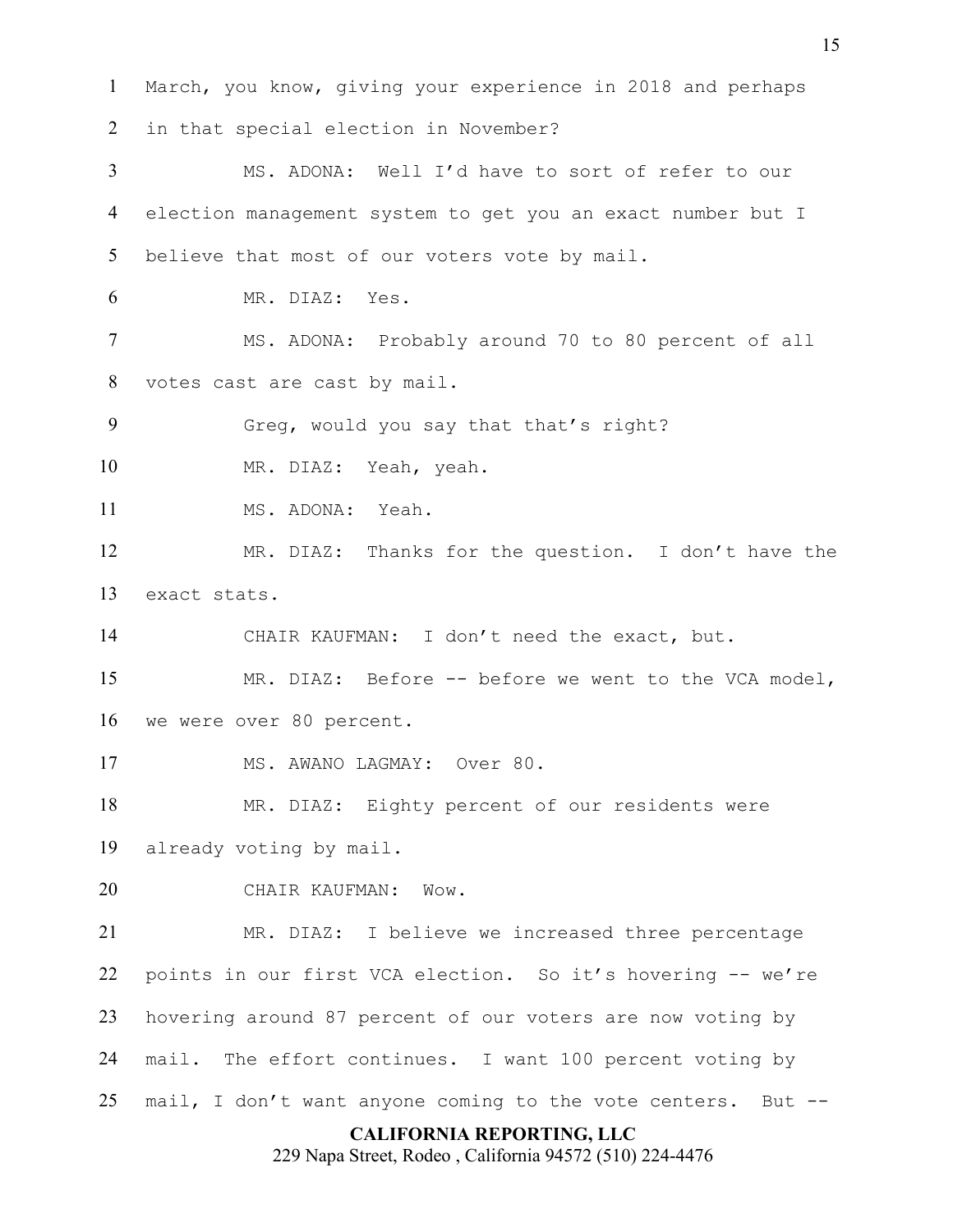I don't. I don't. I want them to vote by mail.

So I think we've increased participation around 3, 3.4, something like that percent.

CHAIR KAUFMAN: Wow.

5 MR. DIAZ: Again, previously we were already very high percentage.

CHAIR KAUFMAN: Right. So we're talking about a system that you're implementing for a very few number of voters that you hope to become fewer.

How many vote centers are you going to have in your county?

MR. DIAZ: For this upcoming election, we're going to have eight vote centers. One of the vote centers is actually a one-day vote center. Area of the county is called North San Juan. So -- so we put a one-day vote center up there. We have eastern county a town called Truckee, a couple of vote centers there. And the rest are in western Nevada County, Grass Valley, Nevada City.

19 And we're hoping for good weather on March 3rd. Truckee is the snow capital of the world. So. But we do have our contingency plans that we have. It'll be fine. At least -- the good thing about Truckee, they learned a long time ago we don't want any stake in PG&E for our power. So Truckee never goes out which is kind of cool. So at least we're sure we'll have power.

> **CALIFORNIA REPORTING, LLC** 229 Napa Street, Rodeo , California 94572 (510) 224-4476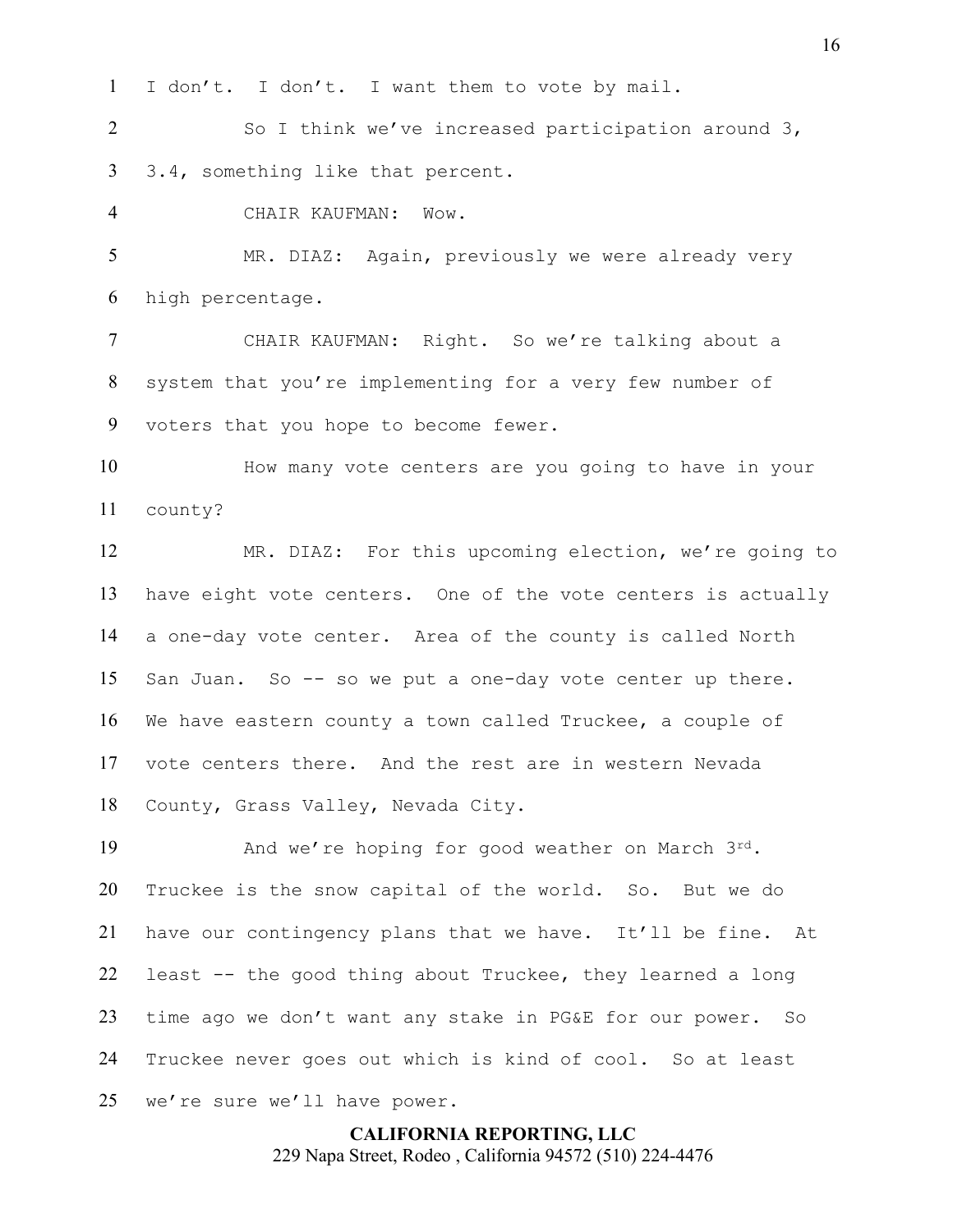CHAIR KAUFMAN: Great. Fellow commissioners.

MS. LAVINE: I had a couple of questions just because I'm reading through this. And thank you very much for your update on what happened in November because that was one of my first questions but you gave, you gave me the answers already.

Okay, what's FREED? F-R-E-E-D. You put it in here as one of your partners and I'm not familiar with that acronym.

MS. ADONA: I'm not sure what the exact acronym stands for but FREED is a nonprofit organization that advocates for persons with disabilities. I believe that the current president or at least our main contact there is a gentleman with visual impairments and he has a sort of particular stake in the game but is sort of a staunch advocate for people around Nevada County who need BMDs.

MS. LAVINE: So is it more -- this organization is more for Nevada County because I guess I haven't heard it -- MS. ADONA: I'm not sure. Do you know if FREED -- MS. LAVINE: -- is it statewide or? MR. DIAZ: Yeah. I -- MS. ADONA: Yeah, I think FREED is a Nevada County -- 23 MS. LAVINE: Nevada County. 24 MS. ADONA: -- organization.

MR. DIAZ: You know, Mr. Paul Spencer is around all

# **CALIFORNIA REPORTING, LLC**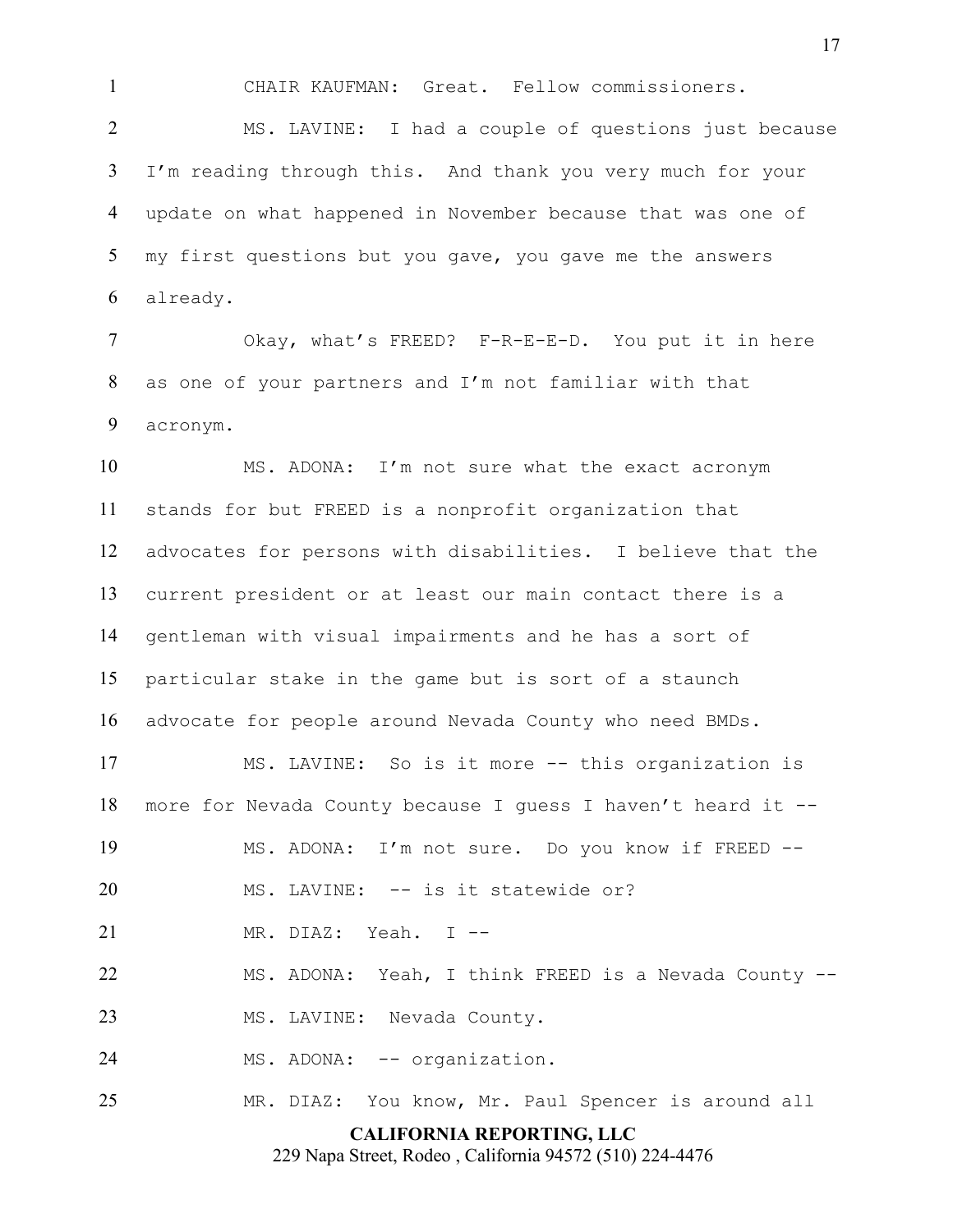**CALIFORNIA REPORTING, LLC** 229 Napa Street, Rodeo , California 94572 (510) 224-4476 the time and the larger group is also very visible and present. MS. LAVINE: Just like I say, that was a new one from me and I hadn't heard of him. MR. DIAZ: Oh, okay. MS. LAVINE: So that was just, one sec, where did this come from? 8 One more question. For your accessible ballot, what are you using for that? I didn't -- I was kind of reading through here and I didn't see. 11 MR. DIAZ: Democracy Live. 12 MS. LAVINE: Democracy Live. MR. DIAZ: That's correct. Yeah. And yesterday we received our first overseas ballot. Just for the record. 15 MS. LAVINE: Thank you. MS. AWANO LAGMAY: Thank you. I have a couple of questions. You do not offer the -- the ten-day series of voting up to and including Election Day, just Election Day itself? MR. DIAZ: Oh, no, no, no, no, no. Our vote centers open at E minus 11. 22 MS. AWANO LAGMAY: Thank you. That wasn't clear. Okay. MR. DIAZ: Right. Just on Election Day on one part of our county, after going up there and speaking with the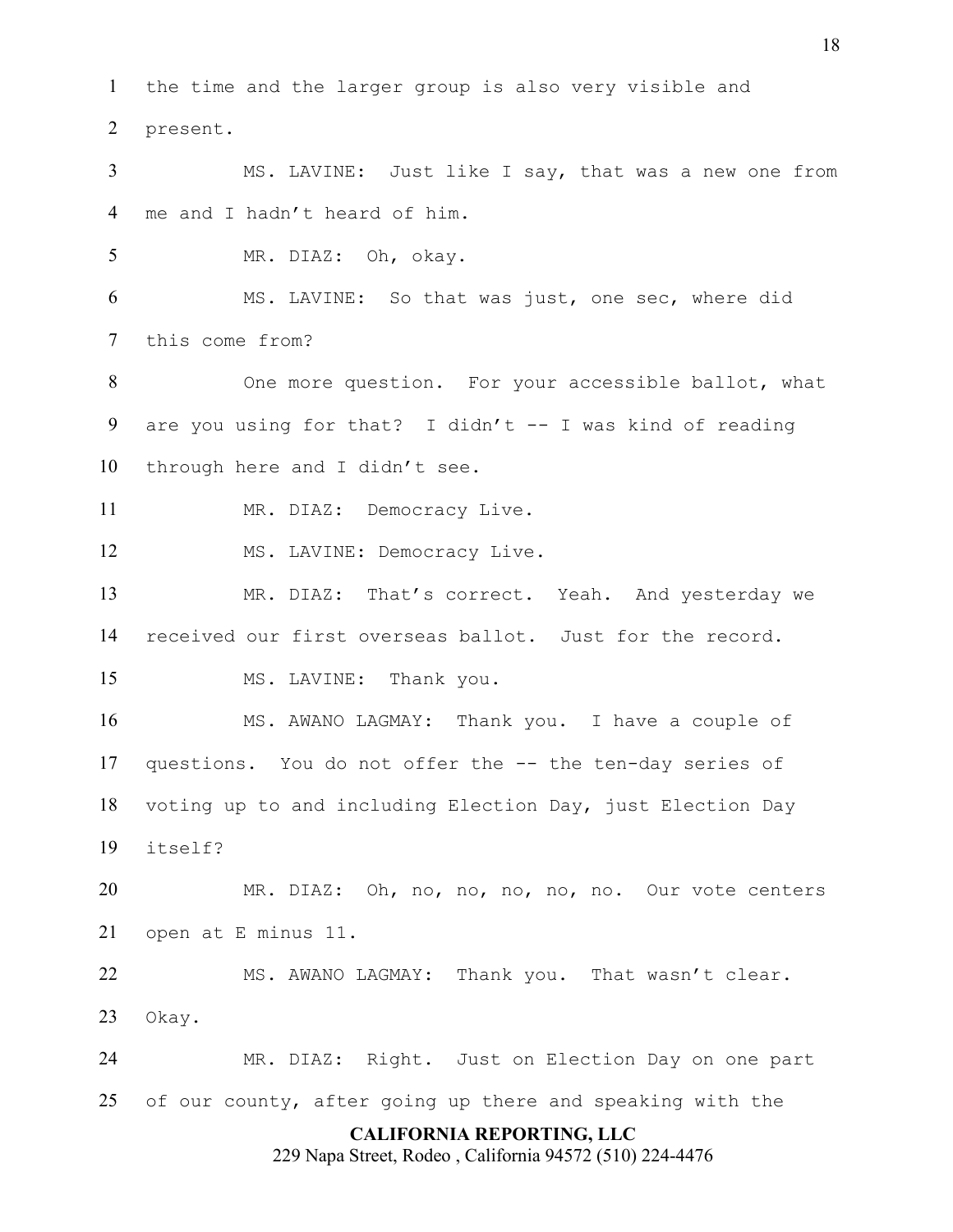**CALIFORNIA REPORTING, LLC** residents, they asked us to put a one-day vote center --  $\mathcal{L}$ MR. DIAZ: -- up at North San Juan. And we complied. And I think we had a little under 300 people. So it really served a good purpose. MS. AWANO LAGMAY: I see. That was the exception of the rule. MR. DIAZ: So that was just a request from them. 9 MS. AWANO LAGMAY: I understand. And I also enjoy learning about the different counties. Can you speak very succinctly about your general ethnic demographics and what language accessibility you provide for them, if any? MS. ADONA: Okay. Just to be clear on the last question. All of our vote centers open on staggered schedules. So two of them open at the ten-day mark, and then we have four-day vote centers, and then the one in North San Juan. 18 MS. AWANO LAGMAY: Okay. MS. ADONA: So just to give you a clear idea. So demographics, again, I don't have the exact numbers in front of me but it is predominantly white and largely a retirement community. We do have, I think, pockets of voters who speak Spanish, primarily. And so we do have LanguageLine available at all of our vote centers which allows the voter to

229 Napa Street, Rodeo , California 94572 (510) 224-4476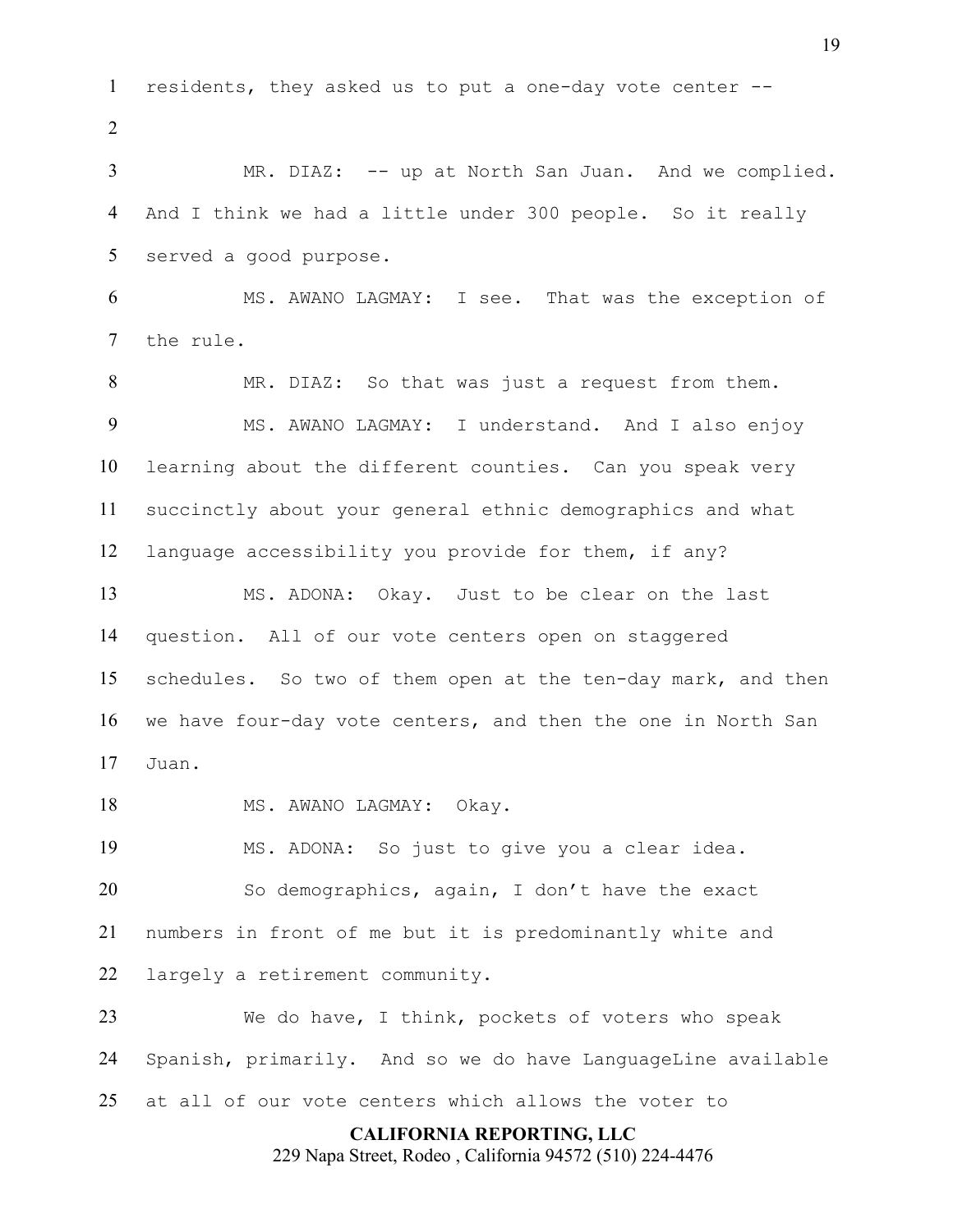interface with somebody in real time and offers services in 200 languages, including American Sign Language. We also offer facsimile ballots in Spanish at all our vote centers. And our Election Administration Plan is also offered in Spanish.

So I think perhaps we may have to sort of up our game after the next census but right now we -- I think have not received any sort of complaints of voters who are -- whose needs are not being met on the language side.

MS. AWANO LAGMAY: Thank you.

CHAIR KAUFMAN: Okay, with that, do we have a motion to approve the funding request and --

MS. AWANO LAGMAY: I'll make that motion to approve the staff's report for the funding request.

MS. LAVINE: And I'll second that.

CHAIR KAUFMAN: Okay. Want to just take roll on

this?

18 MS. JARRETT: Sure.

Jill LaVine.

20 MS. LAVINE: Yes.

21 MS. JARRETT: June Awano Lagmay.

22 MS. AWANO LAGMAY: Yes.

MS. JARRETT: Stephen Kaufman.

CHAIR KAUFMAN: Yes.

Okay. Congratulations.

# **CALIFORNIA REPORTING, LLC**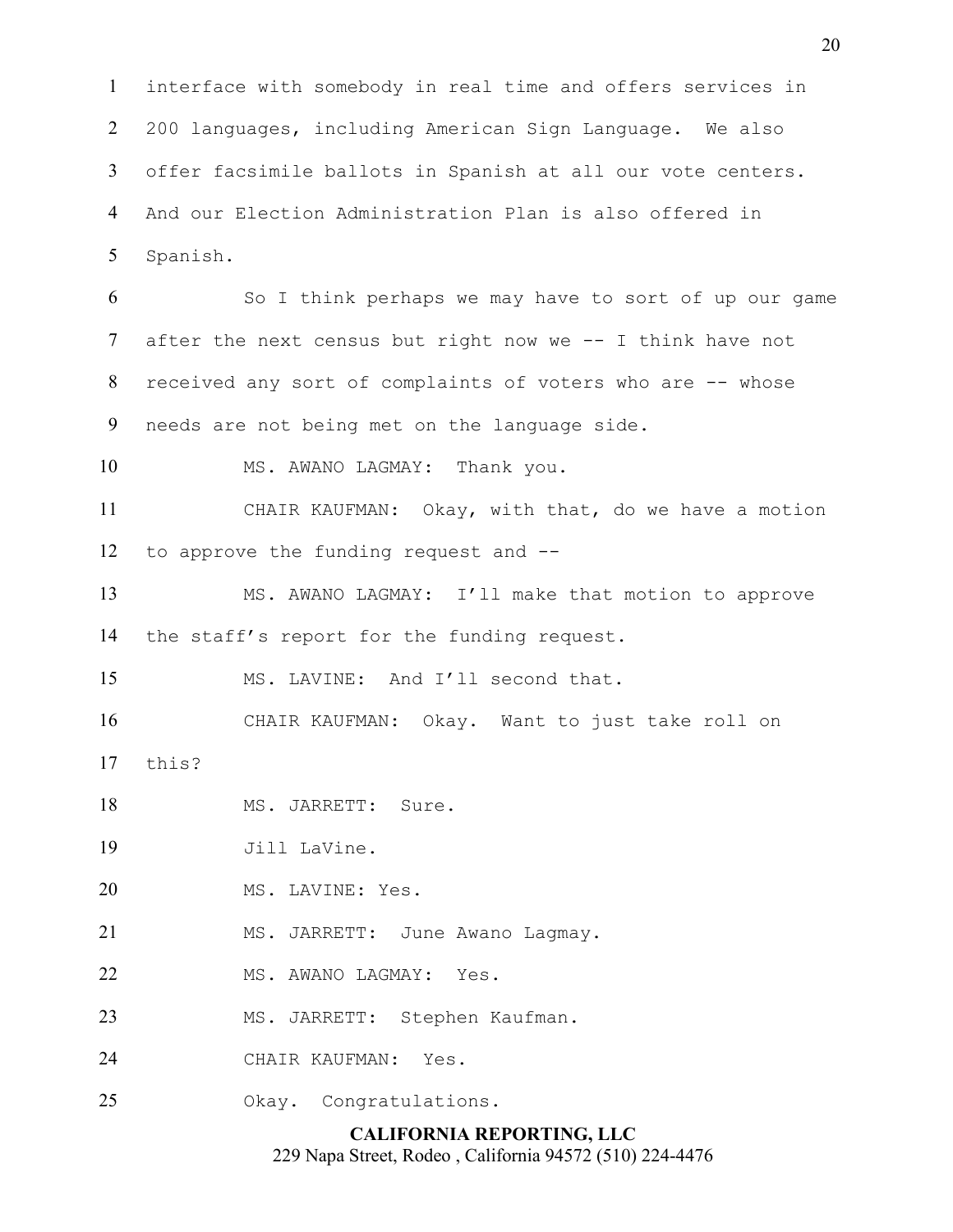MR. DIAZ: Thank you. Thank you.

CHAIR KAUFMAN: You're welcome. Thanks for your good work.

MS. ADONA: Thank you very much.

CHAIR KAUFMAN: We look forward to hearing nothing but good reports from Nevada County following the March election.

MS. ADONA: We look forwarding to giving good reports.

CHAIR KAUFMAN: And I will be signing the -- the letter for you at the close of the meeting that you will receive from staff.

Okay.

MR. DIAZ: Thank you.

CHAIR KAUFMAN: Very good. Let us now go back to where we began to Item Number 5 on our -- on our agenda, the standing items. And start with the update on the Secretary of State's Notice of Withdrawal of Certification and Conditional Approval of Voting Systems that I noted earlier. Seemed to be a fairly successful effort. So why don't you go ahead and give us the update on that.

MS. ROBINSON: Good morning, members of the board and members of the public.

Fifty-five counties have implemented a CVSS certified voting system as of today. Two counties are in various

**CALIFORNIA REPORTING, LLC**

229 Napa Street, Rodeo , California 94572 (510) 224-4476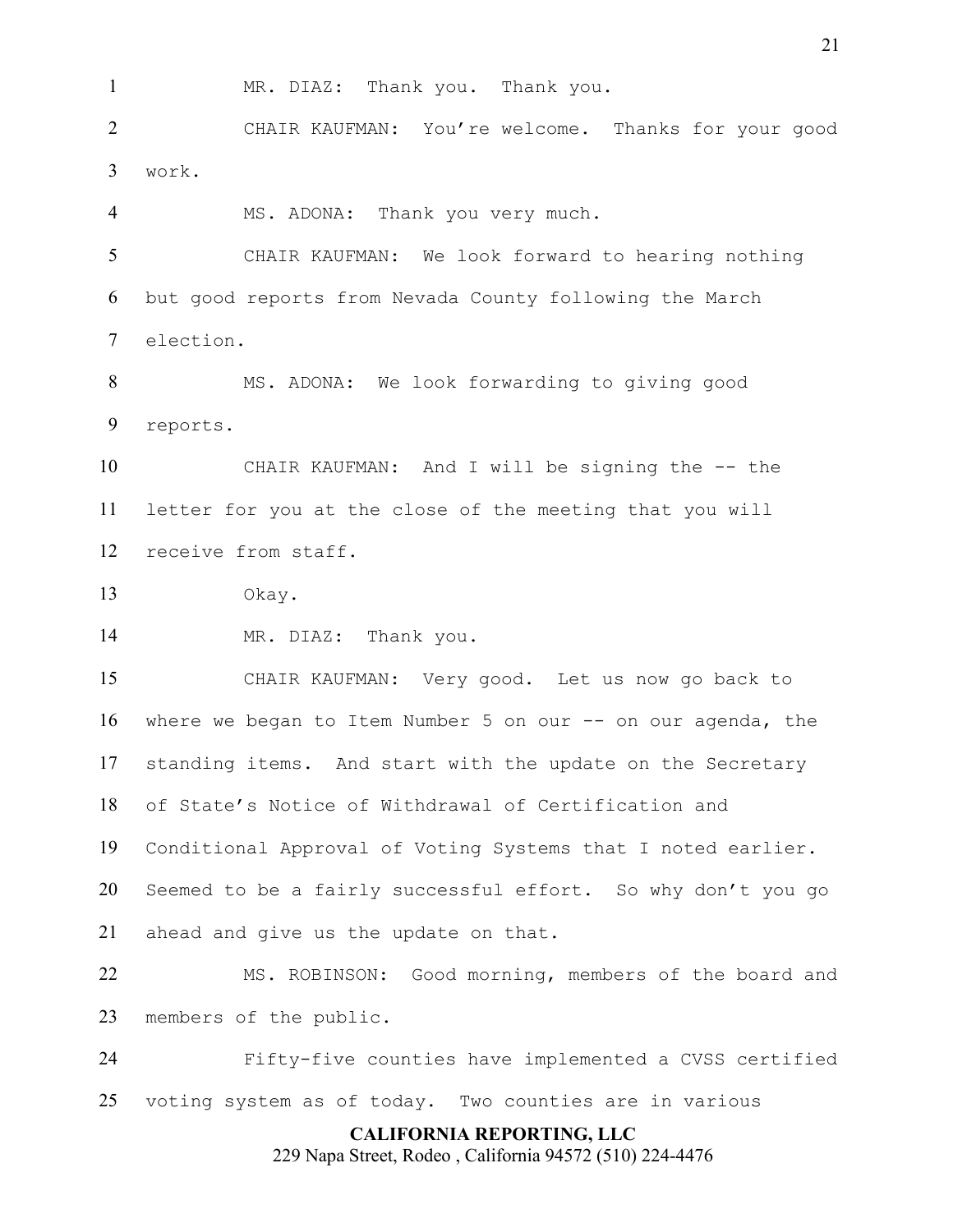stages of procuring a CVSS certified voting system or have submitted a request for extension. And one county will use a blended system configuration. And what that means is the county will retain the use of a legacy accessible device in 5 the polling place; however, the county has updated its voting system for tabulation to a CVSS certified voting system.

7 The upcoming key dates. So as of February 27<sup>th</sup>, 2020 -- or through February 27th of 2020, elections scheduled 9 six months from August  $27<sup>th</sup>$  shall not be affected by the action of withdrawal certification. Therefore, federal, state, and county, municipal, district, or school elections 12 scheduled on or before February  $27<sup>th</sup>$ , 2020 may continue to use voting systems not tested and certified to CVSS.

14 On February 28<sup>th</sup>, 2020, voting systems not tested and certified to CVSS may no longer be used except for those jurisdictions that have received a conditional approval for extension of use by the Secretary of State's office.

Any questions?

CHAIR KAUFMAN: I was just curious. So which counties are requesting extensions?

MS. ROBINSON: Of the remaining two counties are Modoc and Lassen.

CHAIR KAUFMAN: Okay.

MS. AWANO LAGMAY: And the county using the blended system?

## **CALIFORNIA REPORTING, LLC**

229 Napa Street, Rodeo , California 94572 (510) 224-4476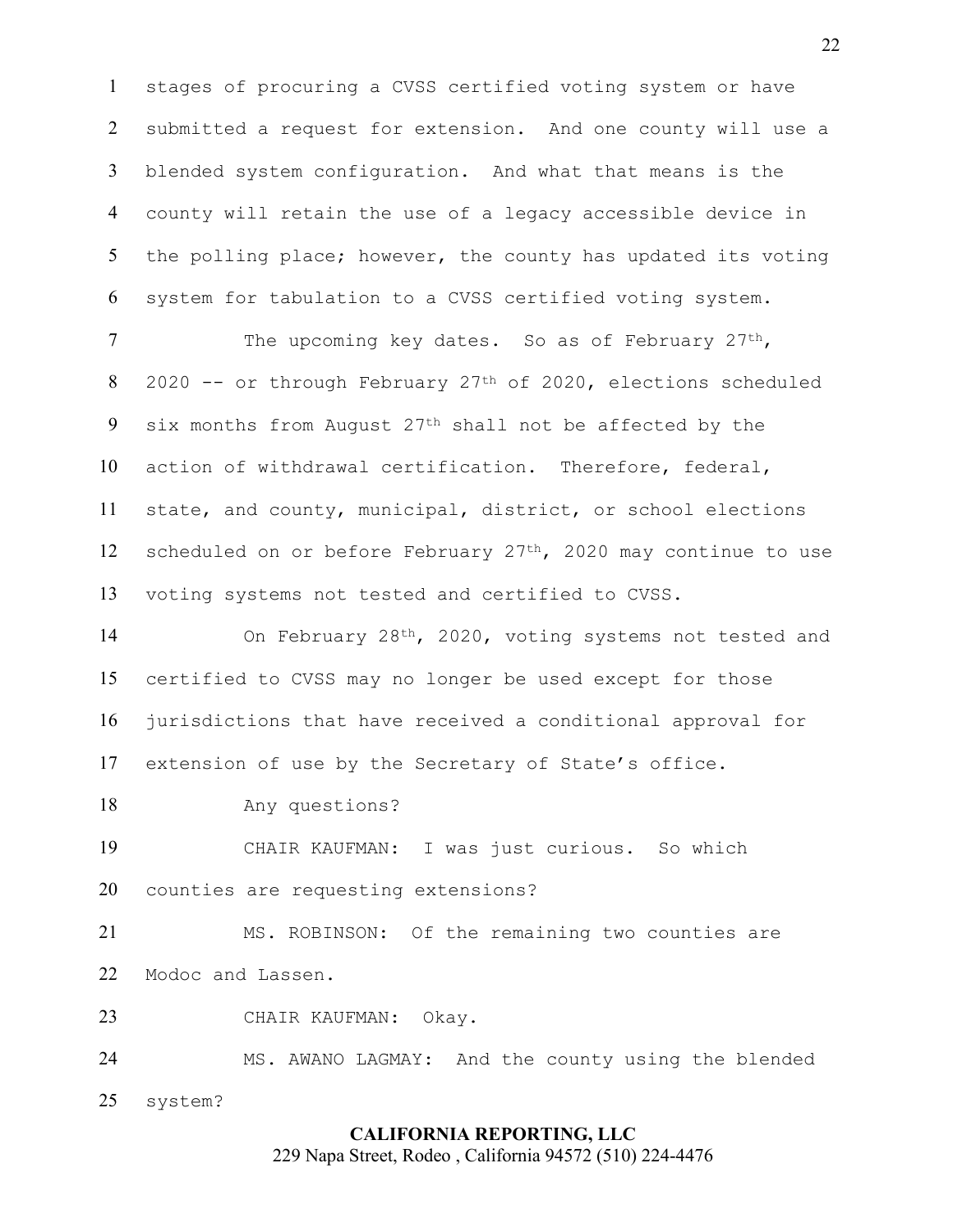MS. ROBINSON: Yolo County.

2 MS. AWANO LAGMAY: Thank you.

CHAIR KAUFMAN: And, I mean, just out of curiosity, do you anticipate any issues with respect to their request for extension? I mean, do you really have a choice at this point?

MS. ROBINSON: At this time no, we do not expect any issues or anticipate any.

CHAIR KAUFMAN: Okay. Any other questions? All right. Then why don't we go on to our next report about Los Angeles County. That's big news.

MS. ROBINSON: So the County of Los Angeles Voting Solutions for All People or VSAP Tally Version 2.0 was certified on January 24th of 2020. It has the following components: Tally, which is the hardware and software that captures and processes ballot images ensuring that votes on paper ballots are digitally represented and counted and stored as images or cast vote records.

Their ballot marking devices. It's the essential component of the voting system and the main interface for the voter. It includes a touch screen, an audio tactile interface, a paper handler, a QR code scanner, a dual switch input, and an integrated ballot box. The BMD is used by voters to generate, verify, and cast paper ballots.

**CALIFORNIA REPORTING, LLC** Format OS. Format OS is the application used to wipe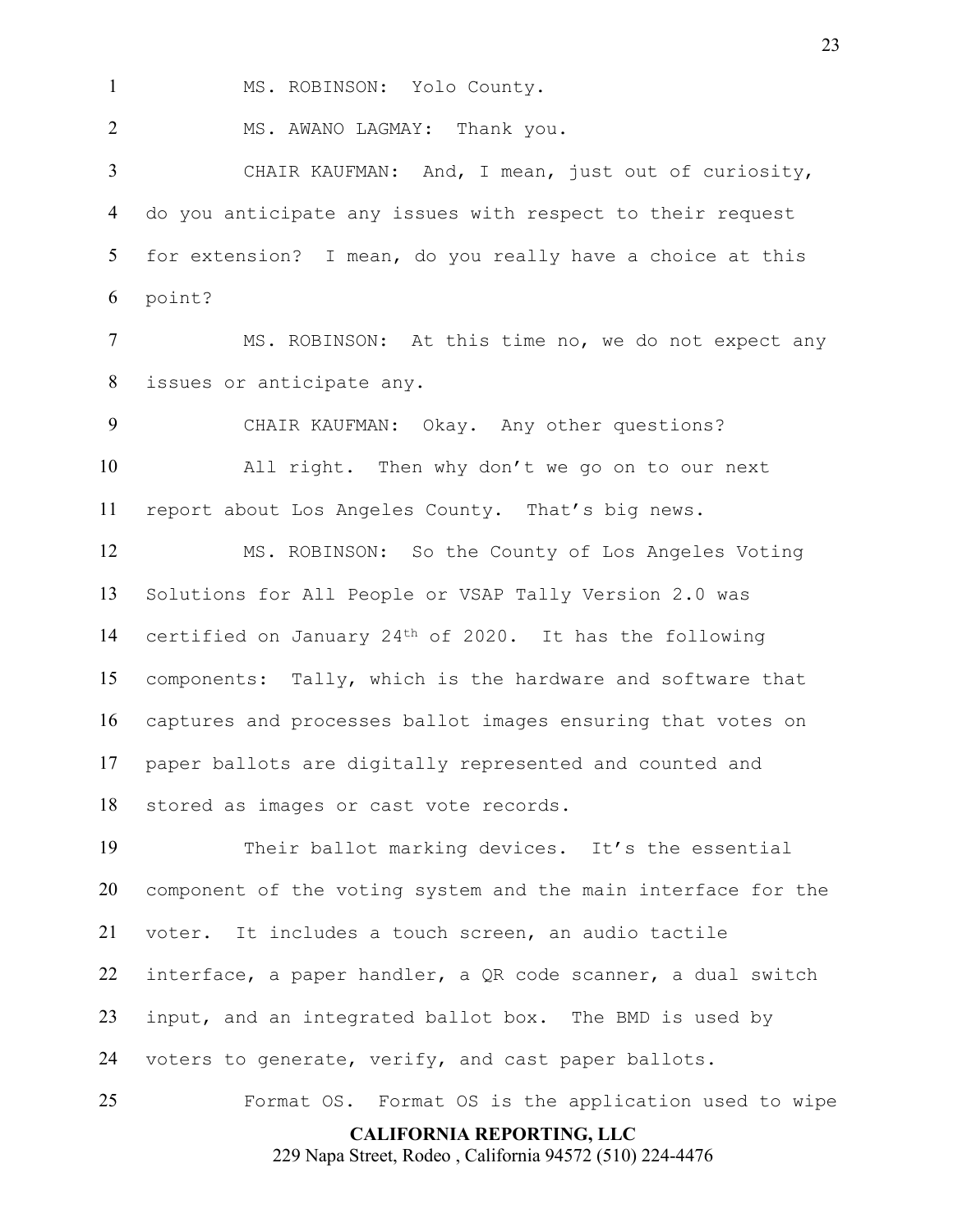new ballot marking devices.

BMD BASI is the application used -- the software used to provide the functionality for the BMD. And then BMD BESI is the application for election software within the BMD.

5 BMD Manager is the ballot marking device manager application for managing BMDs including software, ballot configurations, and postelection data.

VSAP Ballot Layout or VBL, it defines ballot print formats for the BMD, vote by mail, remote accessible vote by mail, and Uniformed Overseas Citizens Absentee Voting Act ballots. VBL also generates data files and packages to configure the BMD, BMG, ISB, and Tally.

The Enterprise signing authority. A cryptographic substation hardware and software that ensures components of the VSAP conform to security standards and the data passed to components is secure and authenticated.

And then last, the IBML Image Track 6400 is the high-speed scanner used in conjunction with the Tally tabulation software to tabulate ballots.

Do you have any questions?

CHAIR KAUFMAN: I have one question. I know the City of Beverly Hills just filed a lawsuit on the LA County's system. Was the certification before that lawsuit was filed or after? I don't recall the exact timing. And does that affect -- do you know anything about the status of that

## **CALIFORNIA REPORTING, LLC**

229 Napa Street, Rodeo , California 94572 (510) 224-4476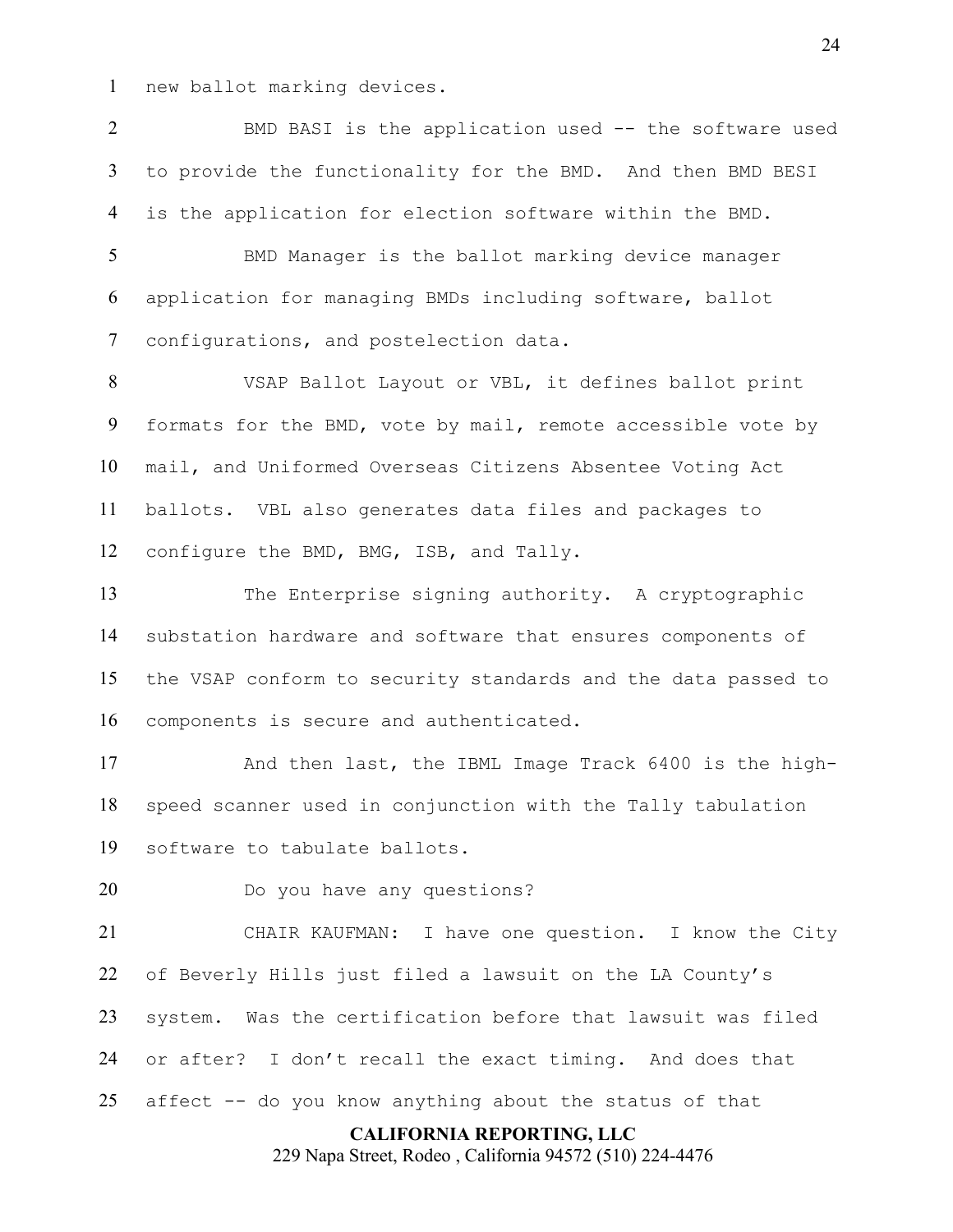lawsuit and how the certification affects that?

2 MS. ROBINSON: I am not a -- I cannot speak about that. I'm not privy to that information.

MS. LEAN: The Secretary of State was not named so I don't have any information on that.

CHAIR KAUFMAN: Okay. I think it had to do with the more button which is an issue that was addressed during certification.

Okay. I will seek that information from LA County. I don't know what the status is today, I just know it was filed last week.

Any questions of staff about LA County?

MS. LAVINE: I had a couple. In the last page, it kind of talks about all the -- I don't want to say issues but the concerns you have with the system and things that they need to look at. And most of them are easy fixes, you know, the ballot jamming and more messages, that type of thing.

And on a couple of these it says within five months from the date of this you'll report back or you'll do something. Do -- does that come back to this board? Does it just go to you? How do -- how do they prove that within that five months they have done what has been requested in the certification?

MS. ROBINSON: So if there's any action that's been taken on the system, that goes back to the Secretary's Office

**CALIFORNIA REPORTING, LLC**

229 Napa Street, Rodeo , California 94572 (510) 224-4476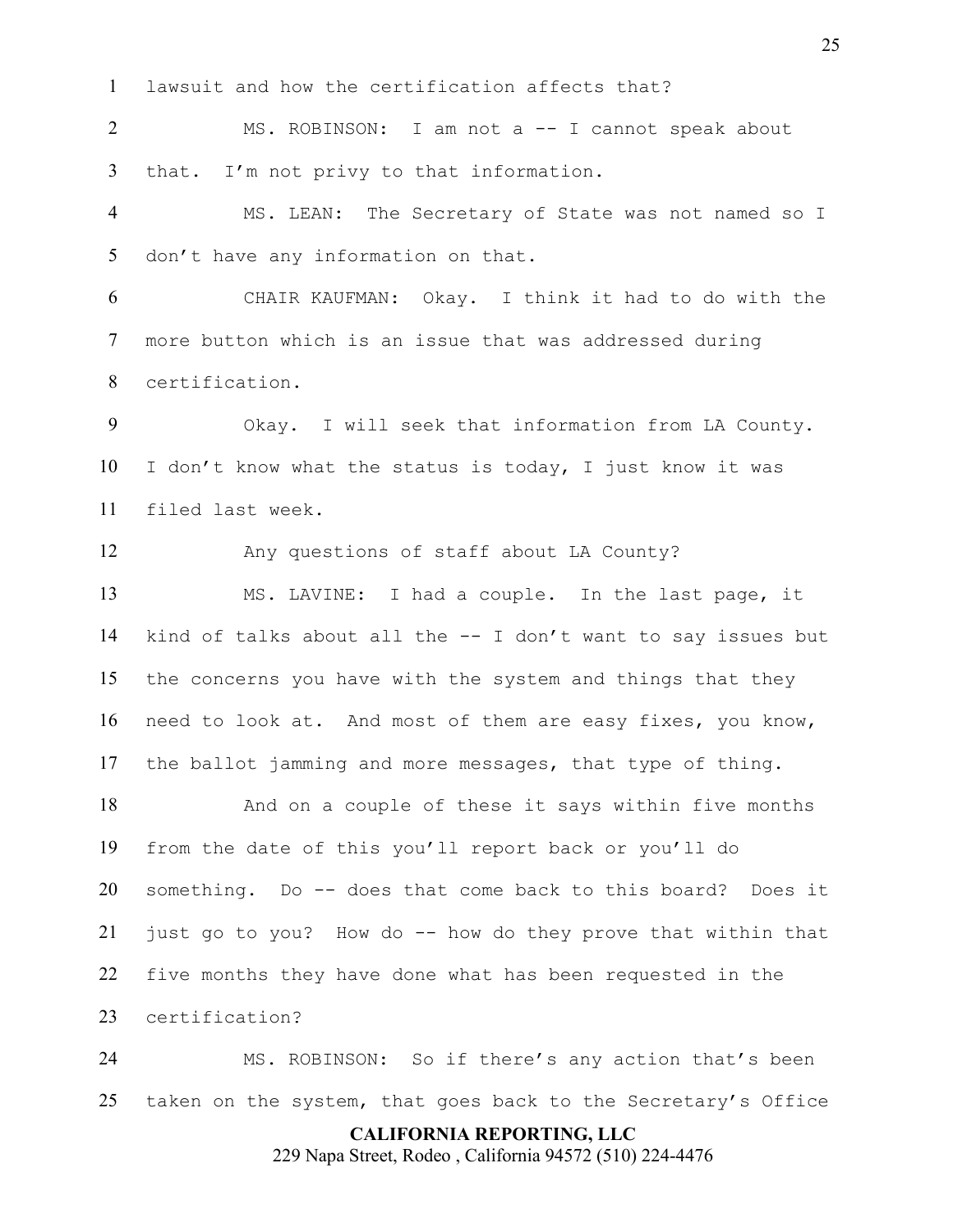of Voting Systems Technology Assessment and at that time, our staff will review any fixes or mitigations they have put in place and determine if we need to do further testing.

4 MS. LAVINE: Okay.

5 MS. ROBINSON: Okay.

MS. LAVINE: Thank you.

CHAIR KAUFMAN: And just to be clear, it's not the prerogative of this board to oversee or opine on the certification process with the Secretary of State but at some point LA County will be coming to us to seek their funding.

MS. LAVINE: Yeah. I was looking the process as how does this come, you know, with -- with the five-month deadline, you know, you're tight. But like I say, most of these things are minor, just kind of, okay, need to tweak that, tweak that. But where does it go back or who -- who sees it to be sure it did get done? So thank you for that clarification.

CHAIR KAUFMAN: Right.

June, questions?

MS. AWANO LAGMAY: I don't have a question as much as an observation. I was interested and I fault myself for not already knowing about alternate ballot order pursuant to SB25. This was one of the concerns I had early on in that with a combined ballot, local offices would appear at the very end of the ballot. But this flips the whole thing

#### **CALIFORNIA REPORTING, LLC**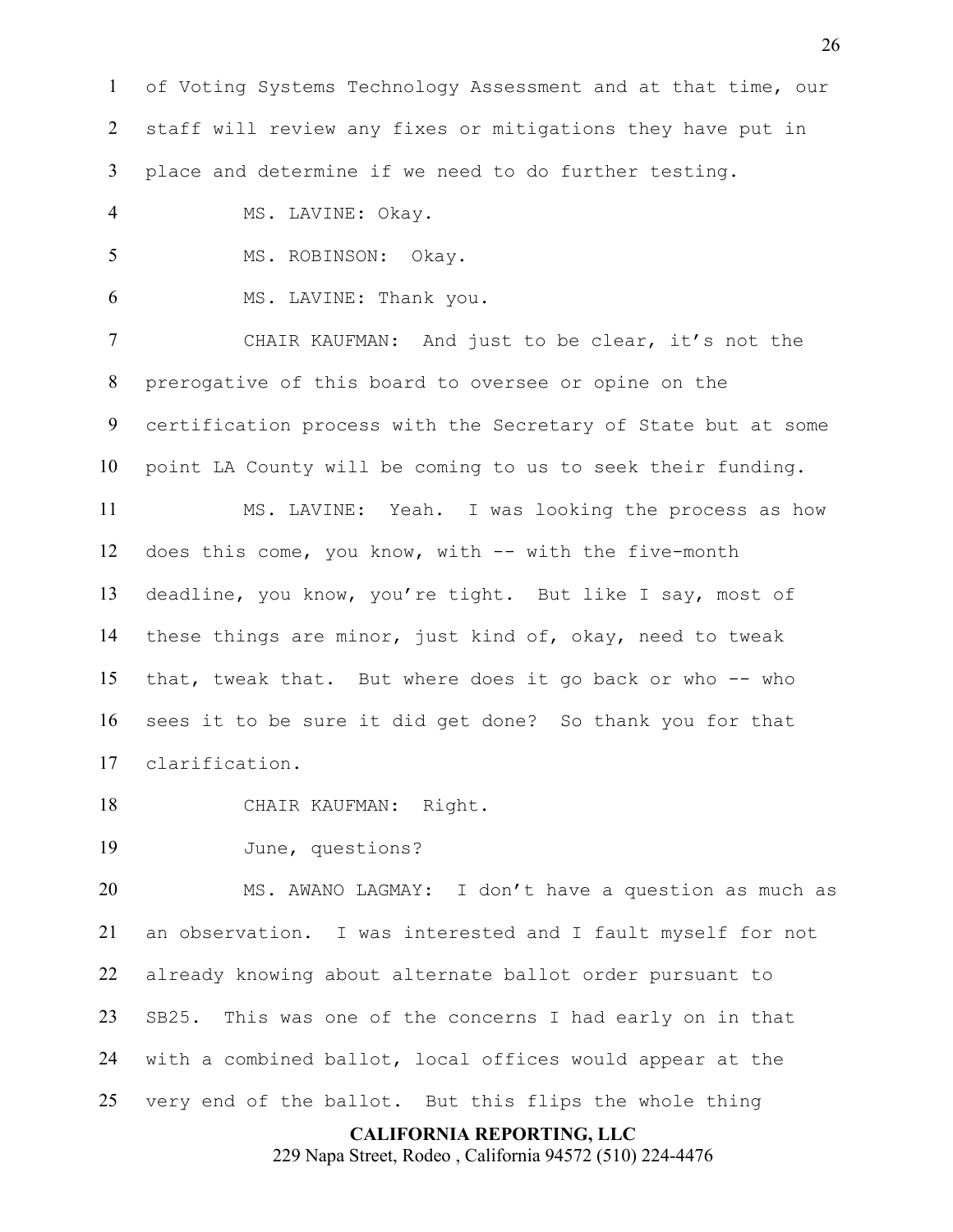completely over which is great.

2 So local offices come first and then county offices, and then way down at the end finally is the president. So it's a -- it's an incentive for people to really work through the -- the material and not just do president, then leave the voting booth.

7 So I just wanted to say that was very gratifying to read. Thank you.

9 CHAIR KAUFMAN: And that's an LA County only --10 MS. AWANO LAGMAY: Imagine.

CHAIR KAUFMAN: -- measure. Yes. So. We'll see how that goes over.

All right. We have one more report. I'm assuming it's not vastly changed from last time. But the update on counties' remaining VMB funding. Anything that needs to be added on that?

MS. KAKU: Nothing to add. I was just going to comment on the counties that were approved for funding back in 2019.

So El Dorado County is currently waiting for the last of their invoices to come in for their system.

Fresno County just submitted their payment request and so we are processing that now.

Humboldt County's check is with the State

Controller's Office so we're waiting for that to come back.

# **CALIFORNIA REPORTING, LLC**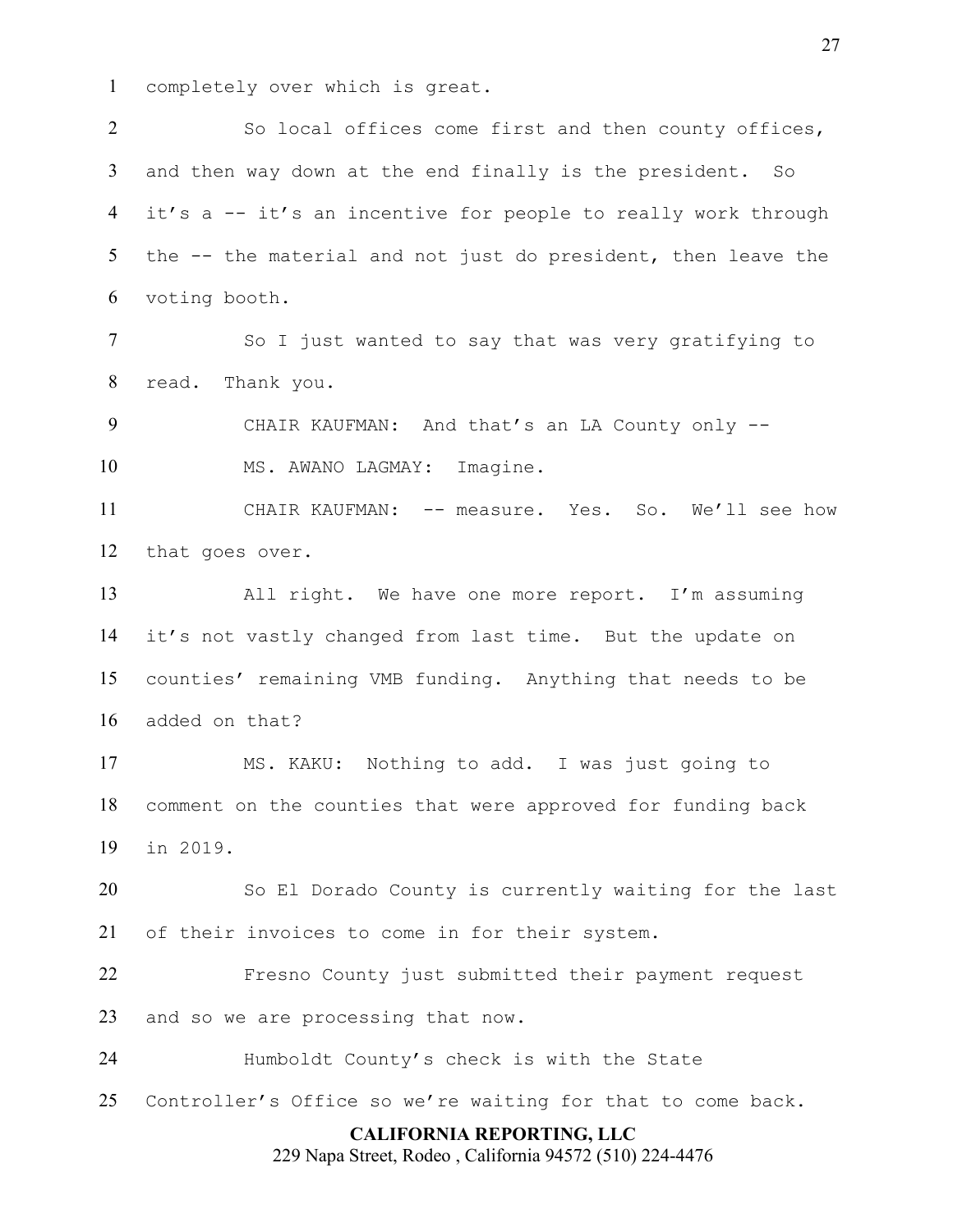**CALIFORNIA REPORTING, LLC** 229 Napa Street, Rodeo , California 94572 (510) 224-4476 San Luis Obispo is putting together their payment request. Los Angeles and Madera Counties have been paid. And as for -- MS. AWANO LAGMAY: I'm sorry, Los Angeles and the other one? MS. KAKU: Madera. MS. AWANO LAGMAY: Madera. Thank you. CHAIR KAUFMAN: For LA's limited request. 10 MS. AWANO LAGMAY: Correct. MS. KAKU: Yes. And for Alameda County who was supposed to come before the board, I've reached out to them a few times and have not gotten a response from them. So I don't anticipate them coming anytime soon. And then Calaveras County has asked a few questions about the Project Documentation Plan. So I will reach out and find out if they have a plan as to when they would like to come forward. So those are the only updates on counties to come forward. Do you have any questions? CHAIR KAUFMAN: Any questions from commissioners? MS. AWANO LAGMAY: Did you mention San Luis Obispo? You kind of went kind of fast on that list. MS. KAKU: Oh, I'm sorry. Yes, San Luis Obispo is 25 putting together their payment request.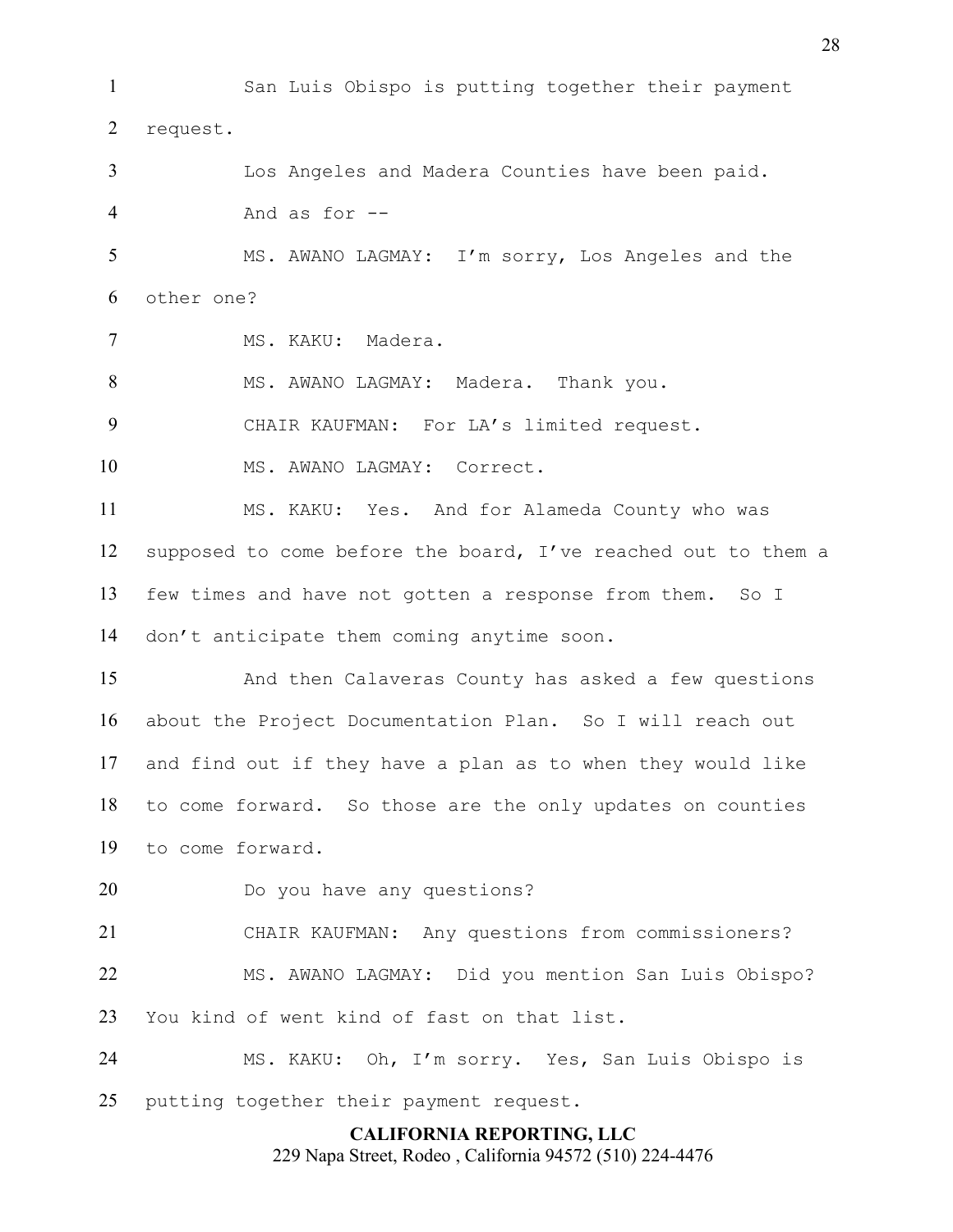MS. AWANO LAGMAY: Thank you.

CHAIR KAUFMAN: Okay. Still about 60 million sitting out there.

**CALIFORNIA REPORTING, LLC** All righty. Thank you for those reports. Do we have any other business to discuss? I think we have other tentative dates on calendar for the year. Yes? MS. LEAN: Yes. The next meeting is currently scheduled for April 29th. CHAIR KAUFMAN: Okay. We'll see if anybody gets their act together given the election between now and then. MS. LEAN: Well, they'll be done with the canvass, so we'll see. CHAIR KAUFMAN: We'll see. All right. Anything else anybody wishes to bring up? UNKNOWN SPEAKER: No. CHAIR KAUFMAN: Okay. So with that, at 11:05ish, I will look for a motion to adjourn. MS. AWANO LAGMAY: I will motion to adjourn this meeting. MS. LAVINE: And I second that motion. CHAIR KAUFMAN: And I assume we will all vote yes. All in favor. MS. AWANO LAGMAY: Yes. 25 MS. LAVINE: Aye.